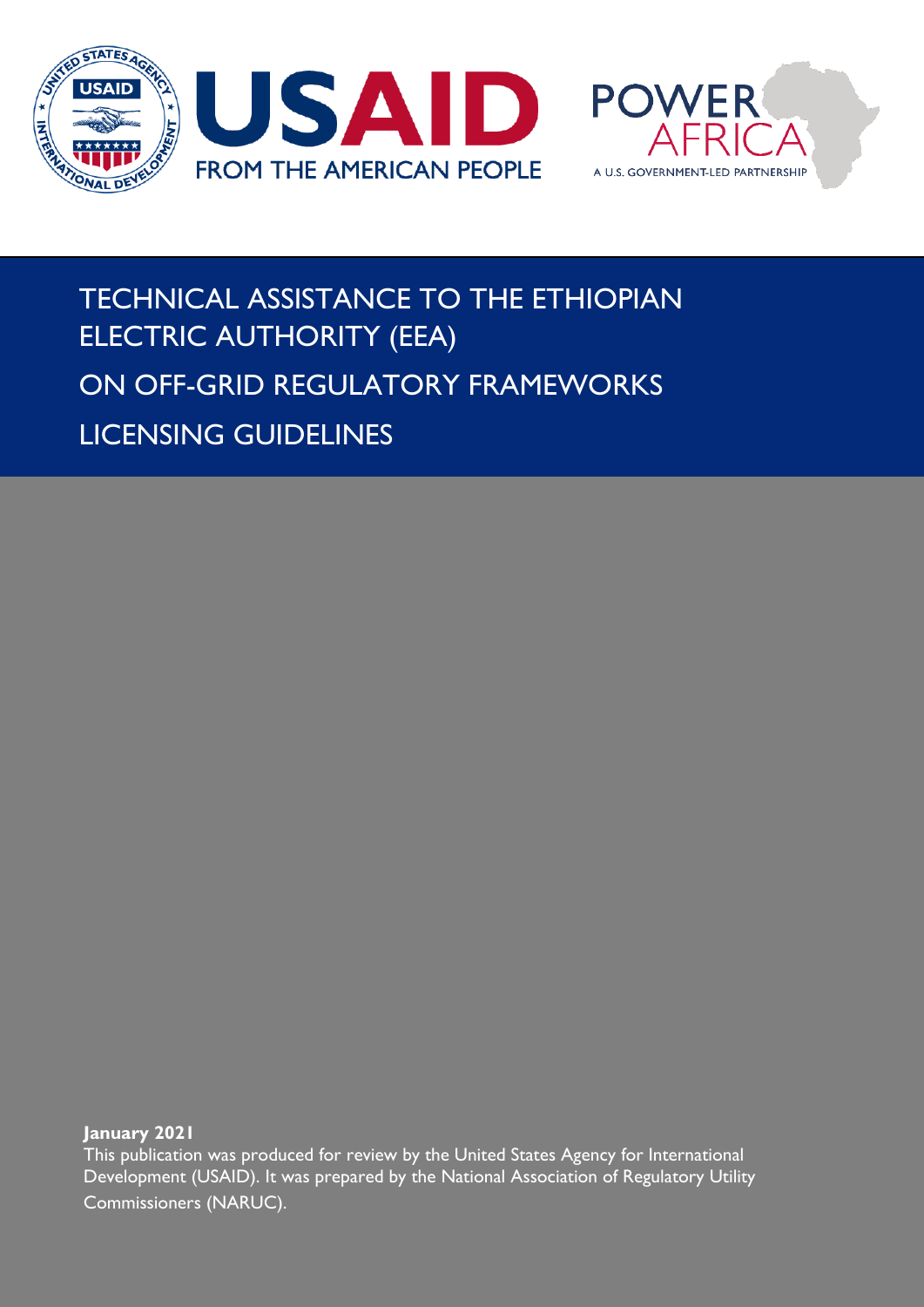# LICENSING GUIDELINES

| <b>Project Title:</b>                       | Technical Assistance to the Ethiopian Electric Authority (EEA)<br>On Off-Grid Regulatory Frameworks                                                           |
|---------------------------------------------|---------------------------------------------------------------------------------------------------------------------------------------------------------------|
| Sponsoring USAID Office:                    | <b>AFR/SD</b>                                                                                                                                                 |
| Cooperative Agreement #: AID-OAA-A-16-00042 |                                                                                                                                                               |
| Recipient:                                  | National Association of Regulatory Utility Commissioners<br>(NARUC)                                                                                           |
| Date of Publication:                        | January 2021                                                                                                                                                  |
| Author(s):                                  | Alberto Rodríguez Gómez (TTA), Griffin Flannery, Jamie Daudon,<br>Kelly Kneeland, Elisa Perry, Mathew Lee, Emily Chessin, and Laura<br>Simmons-Stern (Cadmus) |



*This publication is made possible by the generous support of the American people through the United States Agency for International Development (USAID). The contents are the responsibility of the National Association of Regulatory Utility Commissioners (NARUC) and do not necessarily reflect the views of USAID or the United States Government.*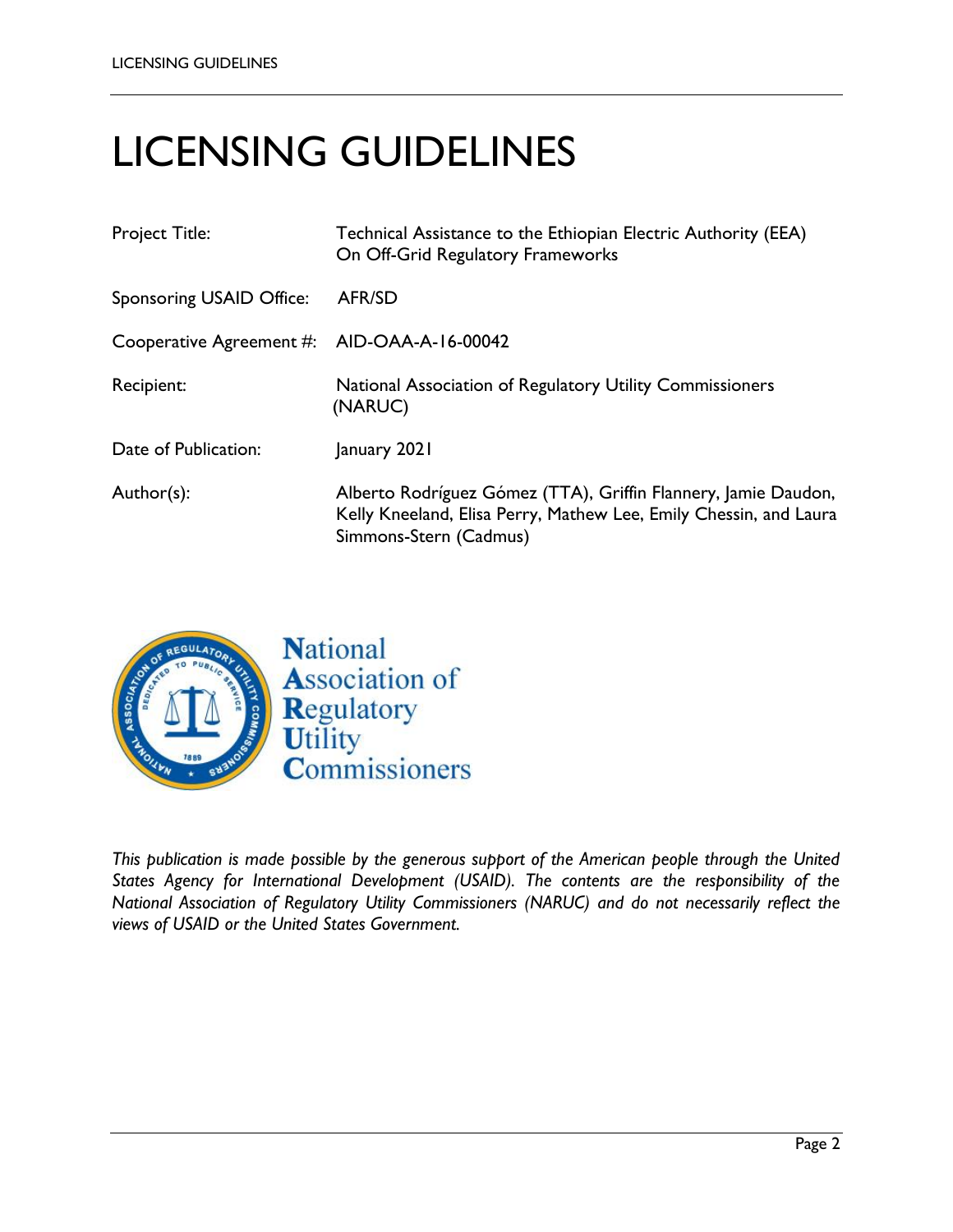## Table of Contents

|              | $\mathsf{L}$    |                                                                                  |  |
|--------------|-----------------|----------------------------------------------------------------------------------|--|
|              | 1.2             |                                                                                  |  |
|              | 1.3             | LEGAL AND REGULATORY FRAMEWORK CURRENTLY APPLICABLE TO MINI-GRID DEVELOPMENT     |  |
|              | $\mathsf{I}$ .4 |                                                                                  |  |
| $\mathbf{2}$ |                 |                                                                                  |  |
| 2.1          |                 |                                                                                  |  |
|              | 2.2             |                                                                                  |  |
|              | 2.3             |                                                                                  |  |
|              | 2.4             |                                                                                  |  |
|              | 2.5             |                                                                                  |  |
|              | 2.6             |                                                                                  |  |
|              | 2.7             |                                                                                  |  |
|              | 2.8             |                                                                                  |  |
|              | 2.9             |                                                                                  |  |
|              | 2.10            |                                                                                  |  |
|              | 2.11            |                                                                                  |  |
|              | 2.12            |                                                                                  |  |
|              | 2.13            | APPLY FOR A LICENSE FOR COMMERCIAL ACTIVITIES IN THE ELECTRICITY SUPPLY INDUSTRY |  |
|              |                 |                                                                                  |  |
|              | 2.14            |                                                                                  |  |
|              | 2.15            |                                                                                  |  |
| 3            |                 |                                                                                  |  |
|              |                 |                                                                                  |  |
|              |                 |                                                                                  |  |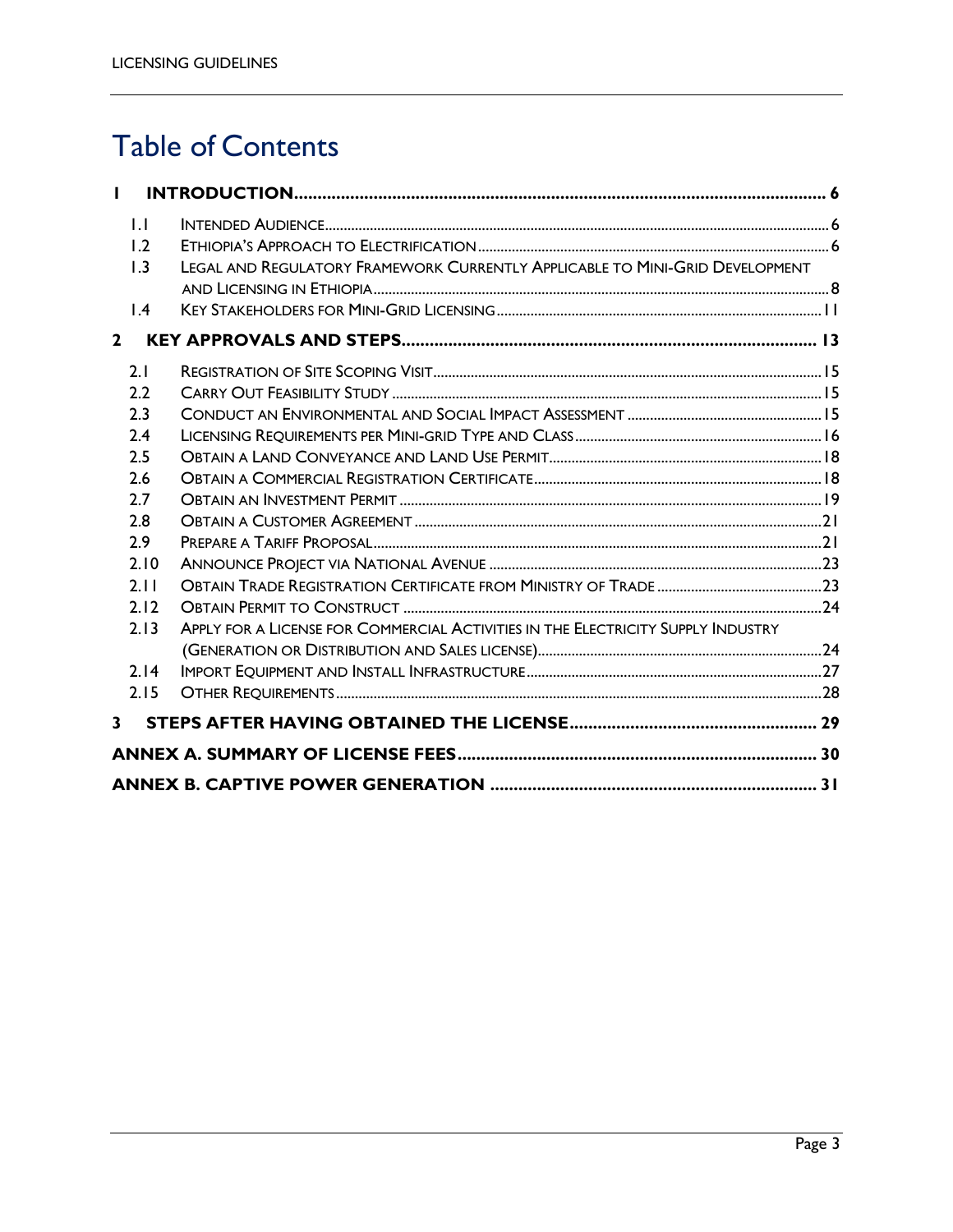## List of Figures

## List of Tables

| Table 1. Summary of the Government of Ethiopia National Electrification Program 2.0 |  |
|-------------------------------------------------------------------------------------|--|
|                                                                                     |  |
|                                                                                     |  |
|                                                                                     |  |
|                                                                                     |  |
|                                                                                     |  |
|                                                                                     |  |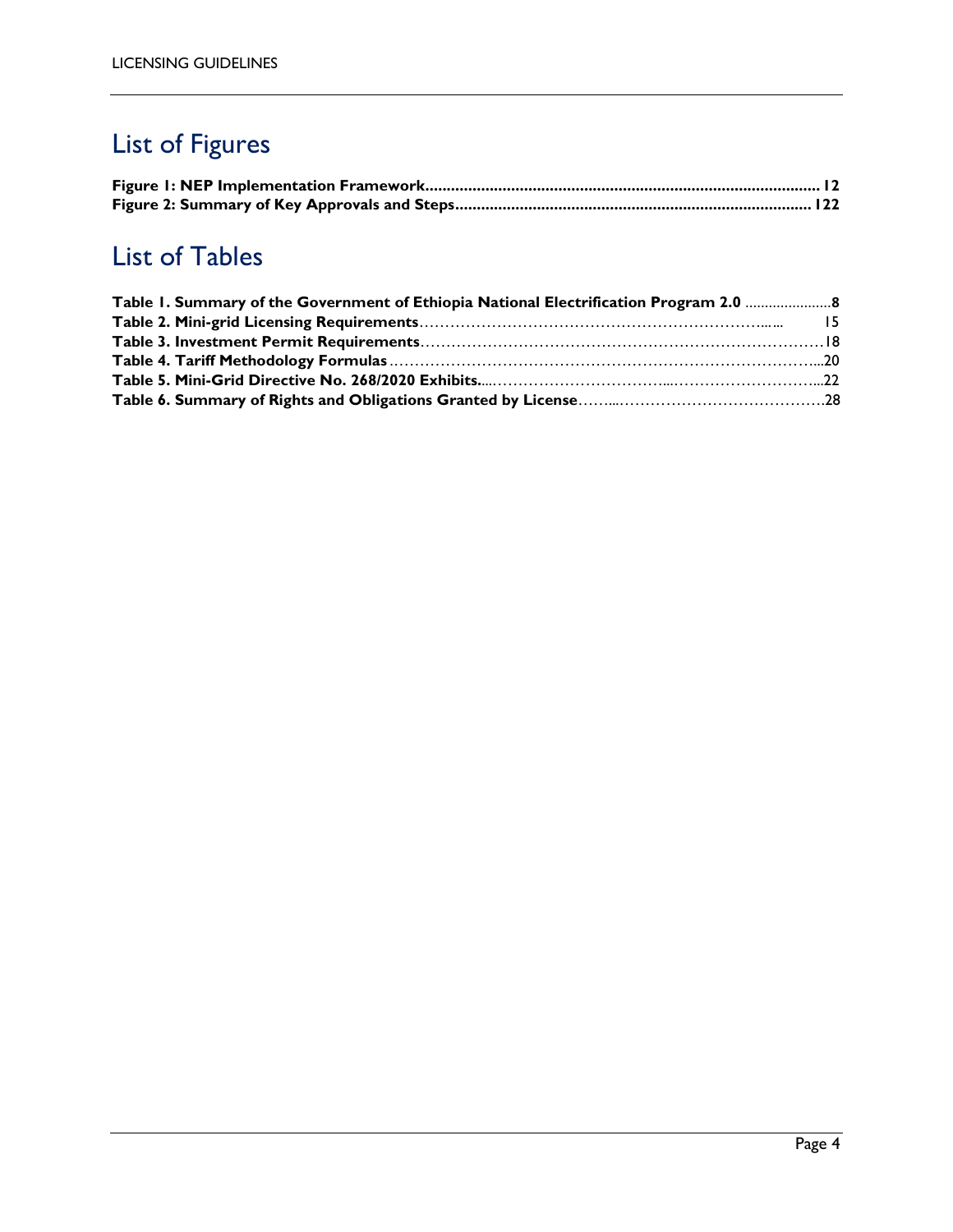## List of Acronyms or Abbreviations

| <b>BoWIE</b>   | Bureau of Water, Irrigation and Energy          |
|----------------|-------------------------------------------------|
| <b>CSC</b>     | <b>Customer Service Cost</b>                    |
| <b>DRR</b>     | <b>Distribution Revenue Requirement</b>         |
| <b>EEA</b>     | <b>Ethiopian Energy Authority</b>               |
| <b>EEU</b>     | <b>Ethiopian Electric Utility</b>               |
| <b>EIC</b>     | Ethiopian Investment Commission                 |
| <b>ESIA</b>    | <b>Environment and Social Impact Assessment</b> |
| HH             | Households                                      |
| <b>kW</b>      | Kilowatt                                        |
| LV             | Low Voltage                                     |
| <b>MV</b>      | Medium Voltage                                  |
| <b>MTF</b>     | Multi-tier Framework                            |
| <b>MoFEC</b>   | Ministry of Finance and Economic Cooperation    |
| <b>MoWIE</b>   | Ministry of Water, Irrigation and Energy        |
| <b>MoU</b>     | Memorandum of Understanding                     |
| <b>NEP</b>     | National Electrification Program                |
| <b>O&amp;M</b> | <b>Operation and Maintenance</b>                |
| <b>ORT</b>     | Off-grid Retail Tariff                          |
| <b>OGT</b>     | <b>Off-grid Generation Tariff</b>               |
| <b>ODT</b>     | Off-grid Distribution Tariff                    |
| <b>PPP</b>     | <b>Public Private Partnership</b>               |
| <b>PV</b>      | Photovoltaics                                   |
| <b>RAB</b>     | <b>Regulatory Asset Base</b>                    |
| <b>RR</b>      | <b>Revenue Requirements</b>                     |
| <b>SHS</b>     | Solar Home System                               |
| <b>VAT</b>     | Value-Added Tax                                 |
| <b>WACC</b>    | <b>Weighted Average Cost of Capital</b>         |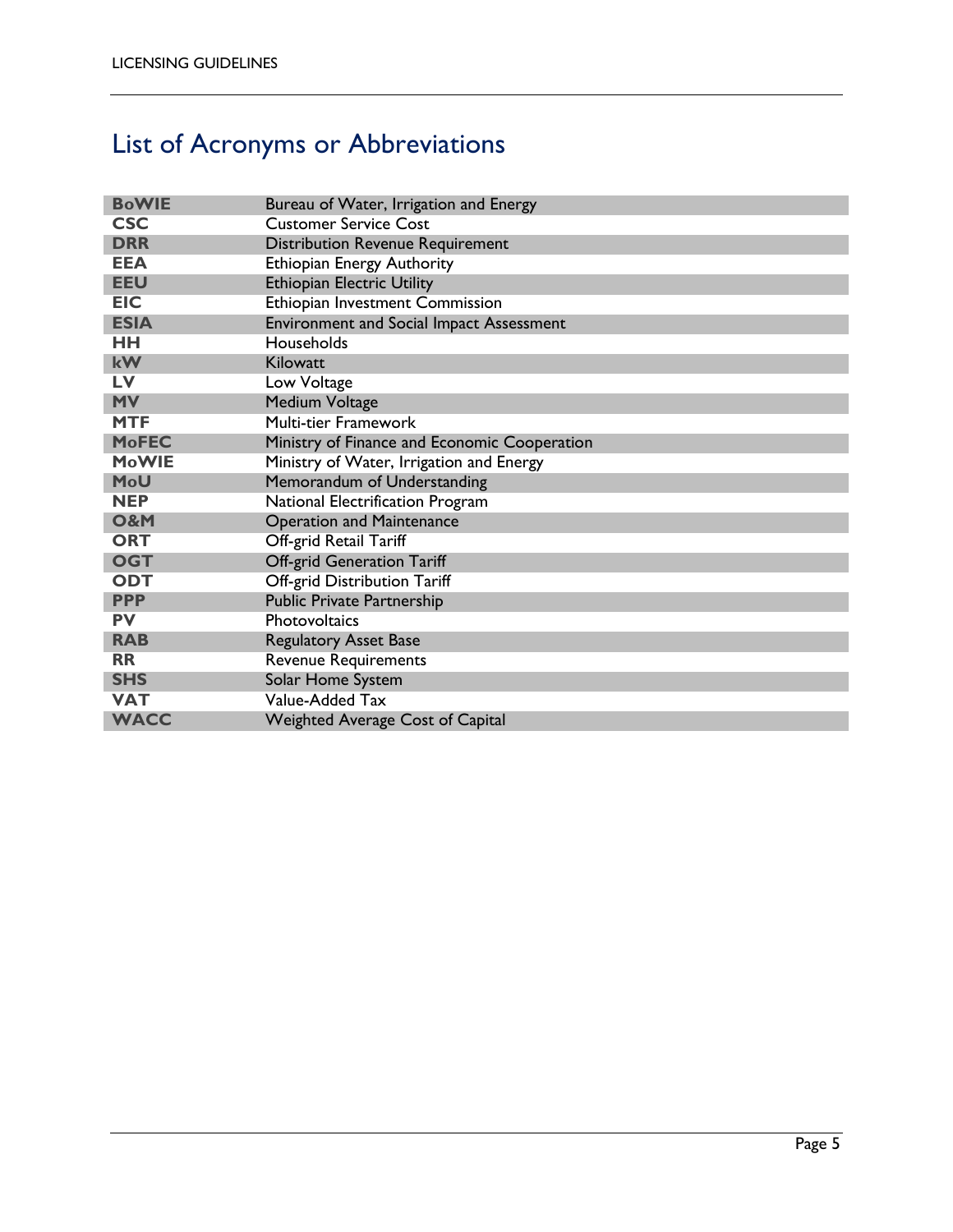### <span id="page-5-0"></span>**1 Introduction**

#### <span id="page-5-1"></span>1.1 Intended Audience

This guide aims to summarize the current licensing processes, relevant documents, proclamations, regulations, and directives, and stakeholders involved in mini-grid licensing in Ethiopia as of December 2020. It will enable mini-grid developers in Ethiopia to: (i) more easily comply with the current regulatory framework, and (ii) complete the licensing process more efficiently.

This guide will also support private mini-grid developers in navigating the project approval process as a "one-stop-shop" reference document.

This document is meant to be used in the near and medium term by mini-grid developers and the Ethiopian Electric Authority (EEA). It should be updated by EEA as the directives evolve.

The information found in this document can be referenced back to the following legal documents:

- Energy Proclamation No. 810/2013
- Council of Ministers Energy Regulation No. 447/2019
- Federal Democratic Republic of Ethiopia National Electrification Program 2.0 (2019)
- Investment Proclamation No. 1180/2020
- Investment Regulation No.474/2020
- Investment incentives and investment areas reserved for domestic investors council of ministers Regulation 270/2012<sup>1</sup>
- Cooperative Societies Proclamation No. 147/1998
- Rural Land Administration and Land Use Proclamation No. 456/2005
- Commercial Registration and Licensing Proclamation No. 980/2016
- The Final Mini-grid Directive No. 268 /2020

Additionally, information included in these guidelines has been sourced directly by in-person interviews during a January 2020 mission with relevant stakeholders in the Ethiopian off-grid industry, such as developers, regulators, and donors and an online consultation on the draft document with the EEA on September 16, 2020.

In addition, in areas where the existing proclamations, regulations, or directives are silent on specific steps for licensing a mini-grid, the guide provides suggested steps for developers and investors to consider. These suggested steps are based on best practices for investing in, developing, and operating mini-grid projects and should comply with the existing regulatory framework and latest regulations in Ethiopia.

#### <span id="page-5-2"></span>1.2 Ethiopia's Approach to Electrification

Ethiopia's targets, objectives, and approach to rural and urban electrification are explained in detail in the 2019 National Electrification Program 2.0 (NEP 2.0), where the Government of Ethiopia aims to

 $\overline{a}$ 

<sup>&</sup>lt;sup>1</sup> Provisions of the investment incentives remains valid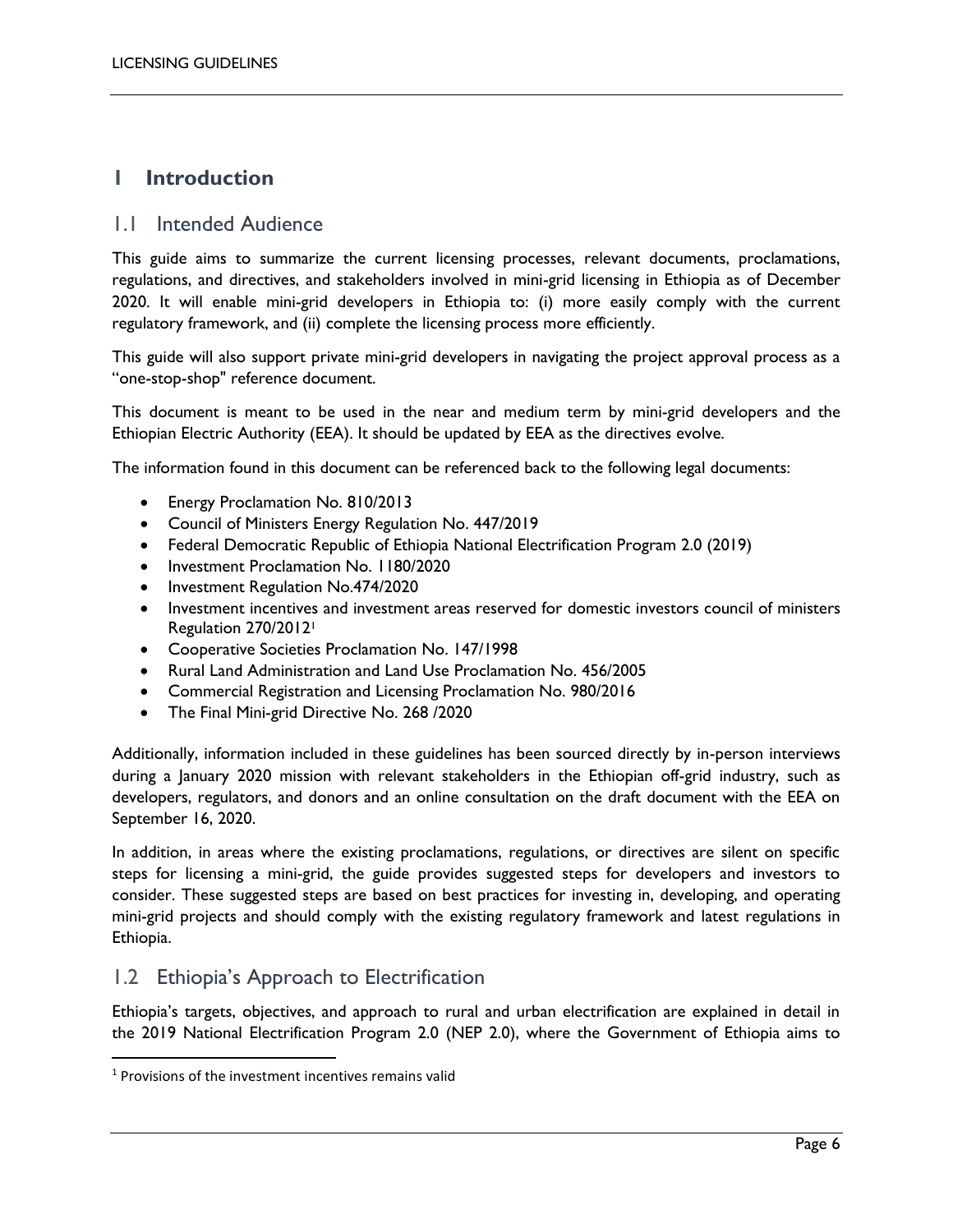achieve universal electricity access by 2025. As part of this strategy, 35% of the population (approximately 30 million people, or over 6 million households) are expected to be electrified either via solar home systems (SHS) or mini-grids.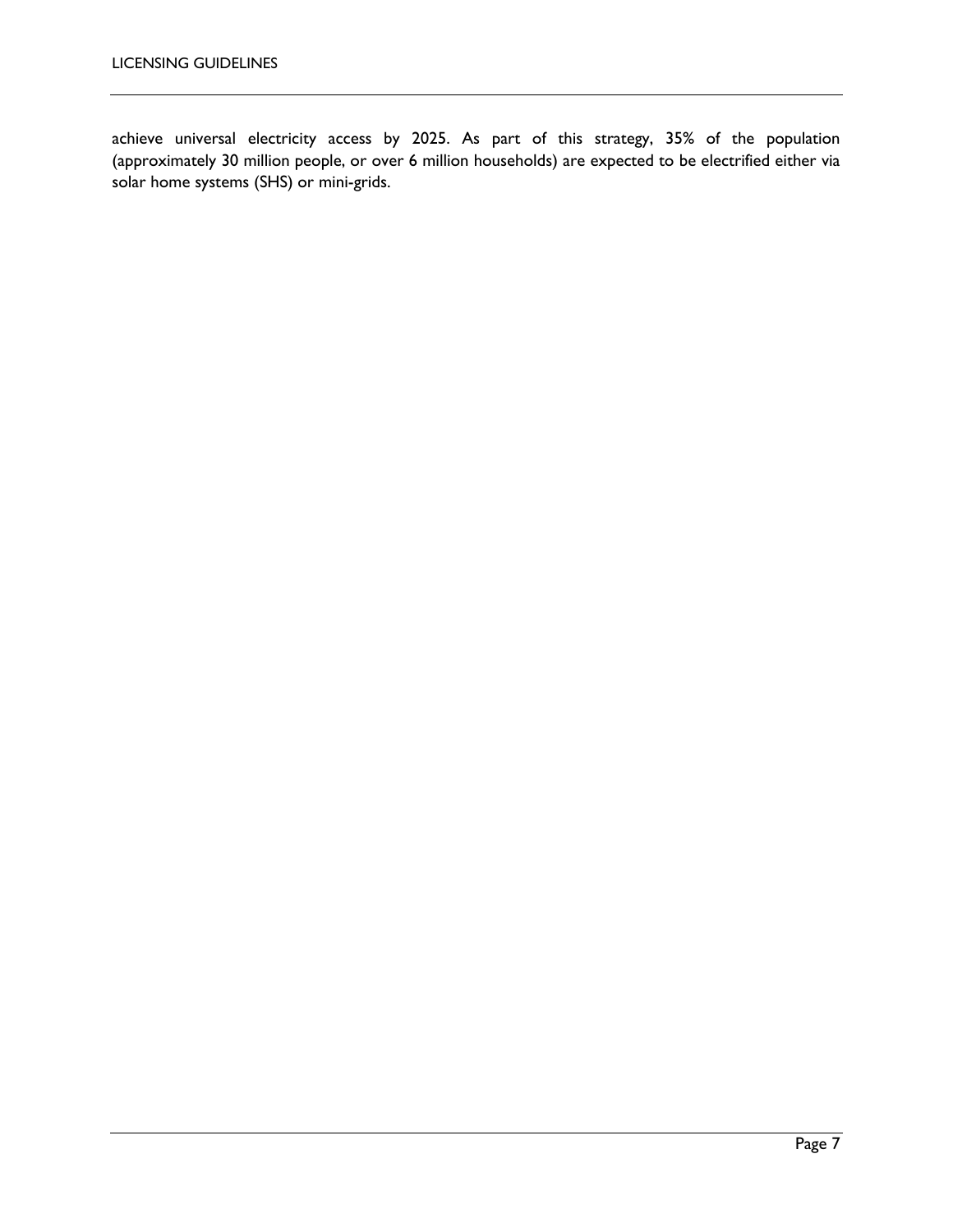The plan to achieve these targets consists of 4 components divided into 2 phases (2025 and 2030), as described in the table below.

| Distance to          | <b>Component electrification</b>                                    | <b>Phase 1: 2025</b>                                               | <b>Phase 2: 2030</b>                                       |
|----------------------|---------------------------------------------------------------------|--------------------------------------------------------------------|------------------------------------------------------------|
| <b>National Grid</b> | strategy as per NEP 2.0                                             |                                                                    |                                                            |
| $<$ 2.5 $km$         | A. On grid access (customers<br>within 2.5km from national<br>grid) | 65% of the population (15)<br>million households)                  | 96% of the population                                      |
|                      | B. Off-grid access, short-term<br>pre-electrification               | 3.3 million HH served<br>with off-grid technologies<br>first (SHS) | 3.3 million HH<br>connected to the<br>national grid        |
| 2.5km - 25km         | C. Off-grid access, mid-term<br>pre-electrification                 | 5 million HH with off-grid<br>technologies (SHS + mini-<br>grids)  | 5 million HH connected<br>to national grid (least<br>cost) |
| >25km                | D. Long-term off-grid                                               | 0.9 million households (4% of the population)                      |                                                            |

<span id="page-7-1"></span>

|  |  |  | Table I. Summary of the Government of Ethiopia National Electrification Program 2.0 |
|--|--|--|-------------------------------------------------------------------------------------|
|--|--|--|-------------------------------------------------------------------------------------|

Mini-grids will play a critical role in achieving these targets, and a joint effort by the public and private sectors will be required to deploy them at the scale required. Four business and ownership models (or implementation models) are currently used in Ethiopia:

- 1. Public utility ownership
- 2. Private utility development and ownership
- 3. Co-operative model
- 4. Hybrid public-private model (PPP)

### <span id="page-7-0"></span>1.3 Legal and Regulatory Framework Currently Applicable to Mini-Grid Development and Licensing in Ethiopia

In Ethiopia there are three levels of law making. The primary level of law making is carried out by the parliament, the Ethiopian House of People's Representatives (HPR), and the laws that the HPR enacts are known as proclamations. The second and third levels of law making are made at different levels of government through delegation by the HPR. At the second level, the Council of Ministers (CoM) is the main law maker and laws enacted by CoM are known as regulations. Proclamations and regulations are required to be published in the Negarit Gazette. At the third level of law making, other government entities enact rules to support their day to day operational needs and are known as directives, circulars, notices, or guidelines.

The energy sector in Ethiopia is regulated by Proclamation No. 810/2013 and Regulation No. 447/2019. Mini-grid development and operation is further regulated by the Mini-grid Directive No. 268/2020. Investment in the energy sector is regulated by Investment Proclamation No. 1180/2020 and Investment Regulation No. 474/2020. These proclamations, regulations, and directives set the principles, key definitions, and rules for mini-grid regulation including licensing. These documents should be referenced by mini-grid developers throughout the licensing process.

The following section provides a brief summary of the documents and links to access the full documents.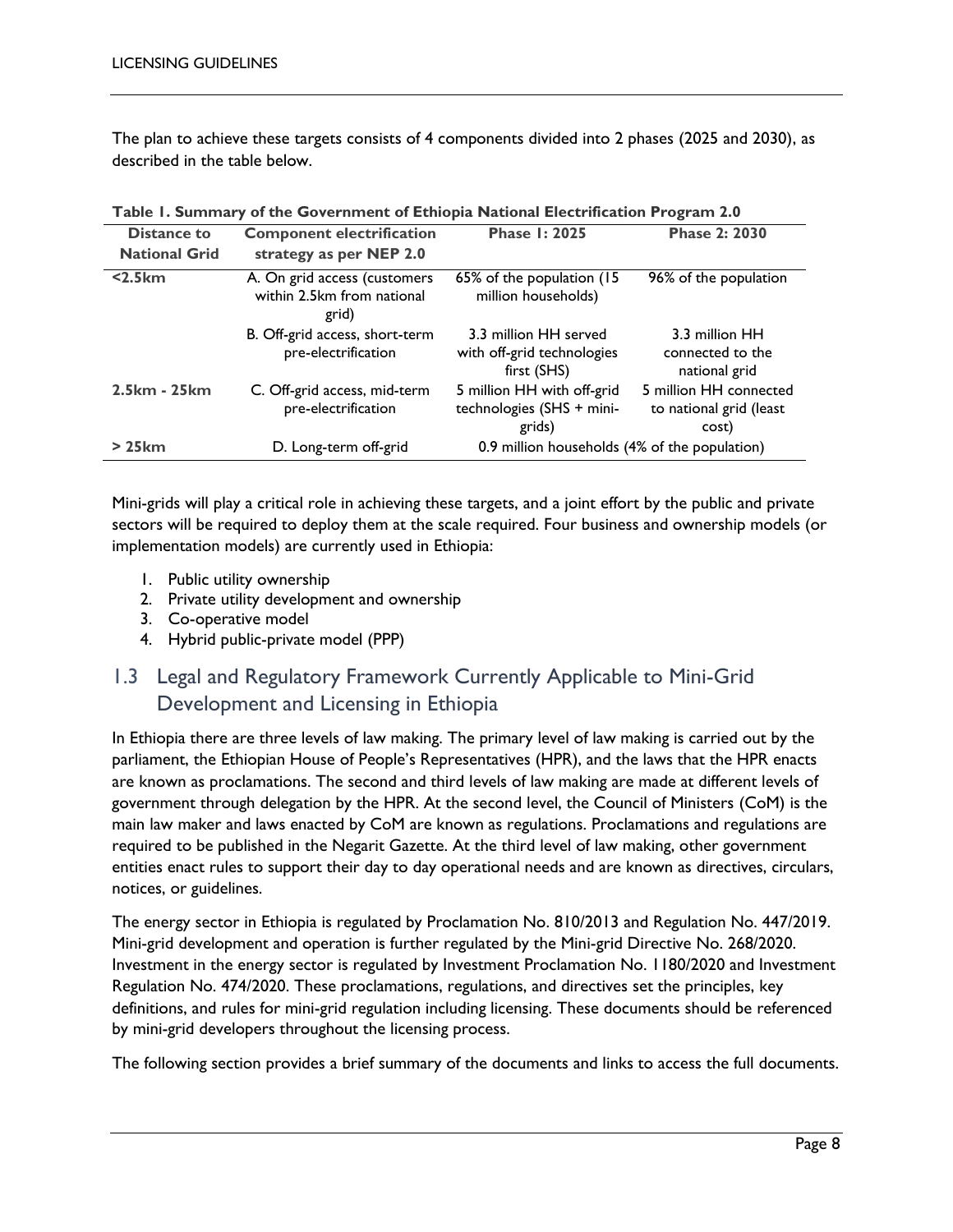#### **Proclamation No. 810/2013: A Proclamation on Energy**

The energy sector in Ethiopia is regulated in part by Proclamation 810/2013. The proclamation

requires the EEA to be established by regulation and defines the powers and competencies of the EEA.

The proclamation defines important concepts such as "license" and "tariff", Low Voltage (LV), Medium Voltage (MV) and High Voltage (HV) as well as conditions for electricity interruption, land use, and criminal offences and penalties.

Proclamation 810/2013 sets out the rules and parameters of licenses "for the generation, transmission, distribution and sale, importation or exportation of electricity for commercial purposes; or to undertake energy audit, energy efficiency and conservation contracting or consultancy services.

The Proclamation No. 810/2013: A Proclamation on Energy, can be accessed at: [https://chilot.files.wordpress.com/2014/09/proclamation-no-810-2013-energy-proclamation.pdf.](https://chilot.files.wordpress.com/2014/09/proclamation-no-810-2013-energy-proclamation.pdf) 

#### **Regulation No. 447/2019: The Council of Ministers Energy Regulation**

The "Council of Ministers Energy Regulation" No 447/2019 further details the rules for the implementation of Proclamation No 810/2013 and regulates the energy sector. The proclamation introduces important definitions, rights, and processes for obtaining a license to generate, transmit, distribute and sell electricity for a specific project, including: the process for applying for licenses, the rights and obligations of license holders, tariff review process, and the duration of licenses. Some of the key concepts include:

- Definitions of a Certified Person and Certificate of Competency
- Definition of spot market
- Application for (I) generation license, (II) transmission license and (III) distribution and sale license, (IV) importation and exportation of electricity
- Duration of license
- Rights and obligations of licensees
- Principles of electricity tariff and grid access

Regulation No. 447/2019: The Council of Ministers Energy Regulation, can be accessed at: [http://eea.gov.et/media/attachments/LAWS%20AND%20REGUALTIONS/Energy%20laws%20and%20regualtions/4e](http://eea.gov.et/media/attachments/LAWS%20AND%20REGUALTIONS/Energy%20laws%20and%20regualtions/4energy%20regulation.pdf) [nergy%20regulation.pdf.](http://eea.gov.et/media/attachments/LAWS%20AND%20REGUALTIONS/Energy%20laws%20and%20regualtions/4energy%20regulation.pdf)

#### **Mini-Grid Directive No. 268/2020**

The EEA issued the Mini-Grid Directive No. 268 in December 2020. The Directive is issued by the EEA pursuant to the authority vested in it by Article 40(2) of the Energy proclamation No. 810/2013 Article 81 and Article 3 (8) of the Energy Council of Ministers Regulation No 447 /2019.

The Directive provides specific and detailed rules for the development and operation of mini-grids including licensing procedures, technical standards, quality of service, tariff regulations and related issues pursuant to Energy Regulation No. 447/2019. It is applicable to off grid commercial electrification by the public or private developers with installed capacity of 10MW or below. In particular, "Part Two: Minigrid License" outlines the rules and processes associated with obtaining a license for a mini-grid.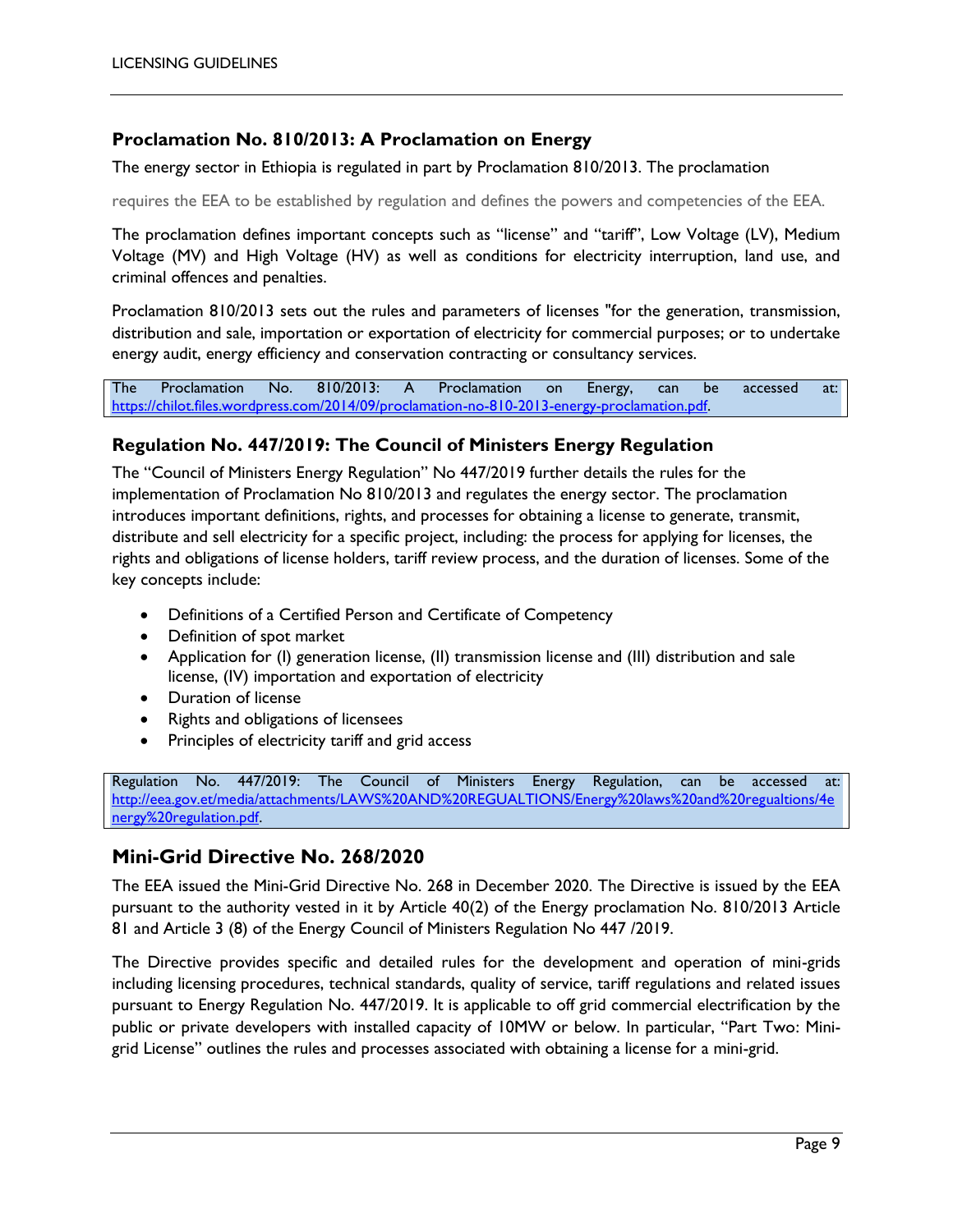#### **Investment Proclamation No. 1180/2020**

On 2 April 2020, Ethiopia issued Investment Proclamation No. 1180/2020 – a new investment proclamation repealing Investment Proclamation No. 769/2012.<sup>2</sup> The purpose of the proclamation is to improve the investment environment in Ethiopia and further open areas for foreign investment. The proclamation recognizes accelerating economic development across all sectors of the economy requires increasing and enhancing the role of private sector investment and Ethiopia's global competitiveness. The proclamation applies to all investments carried out in Ethiopia, except investments in the prospecting, exploration, and development of minerals and petroleum.<sup>3</sup> The proclamation sets the high-level policy and institutional arrangements.<sup>4</sup>

The proclamation includes nine major parts including:

- Part 1. General, where key definitions are provided, such as investment, enterprise, capital, domestic and foreign investor, among others;
- Part 2. Investment Objectives;
- Part 3. Areas of Investment, Forms of Enterprise, and Capital Requirements, including the minimum capital investments by investment and investor type;
- Part 4. Investment Permit;
- Part 5. Registration of Technology Transfer and Collaboration Agreements with Domestic Investors;
- Part 6. Investment Incentives, Guarantees, Protection, and Facilitation, including a provision on the government's authority to expropriate any investment undertaken under the protection for public interests and remittance of funds;
- Part 7. Grievance Procedures and Settlement of Investment Disputes;
- Part 8. Investment Administration Organs; and
- Part 9. Miscellaneous Provisions.

The proclamation re-establishes the Ethiopian Investment Commission and mandates it to be a one stop service to investors in Ethiopia. The proclamation also delegates authority to the EEA to issue investment permits for the generation or transmission or distribution of electric power.

The Investment Proclamation No. 1180/2020 can be accessed at: [https://investmentpolicy.unctad.org/investment](https://investmentpolicy.unctad.org/investment-laws/laws/318/ethiopia-investment-proclamation-no1180-2020)[laws/laws/318/ethiopia-investment-proclamation-no1180-2020.](https://investmentpolicy.unctad.org/investment-laws/laws/318/ethiopia-investment-proclamation-no1180-2020)

#### **Investment Regulation No. 474/2020**

l

The Investment Regulation No. 474/2020 was issued on 7 September 2020, and provides the rules for the implementation of the Investment Proclamation No. 1180/2020. The regulation details a list of investment sectors that are prohibited or restricted to foreign investment under the following three categories:

<sup>2</sup> BonellieErede Ethiopia. (2020). *Investment Proclamation No. 1180/2020,* pp. 1. Retrieved from: http://unidoseoul.org/en/files/2020/06/BE-Ethiopia\_Investment-Proclamation-1180-2020.pdf.

<sup>3</sup> Orbitax. (2020). *Ethiopia Publishes New Investment Proclamation to Improve Investment Environment.* Retrieved from: [https://www.orbitax.com/news/archive.php/Ethiopia-Publishes-New-Investm-41790.](https://www.orbitax.com/news/archive.php/Ethiopia-Publishes-New-Investm-41790)

<sup>4</sup> BonellieErede Ethiopia. (2020). *Investment Proclamation No. 1180/2020,* pp. 1.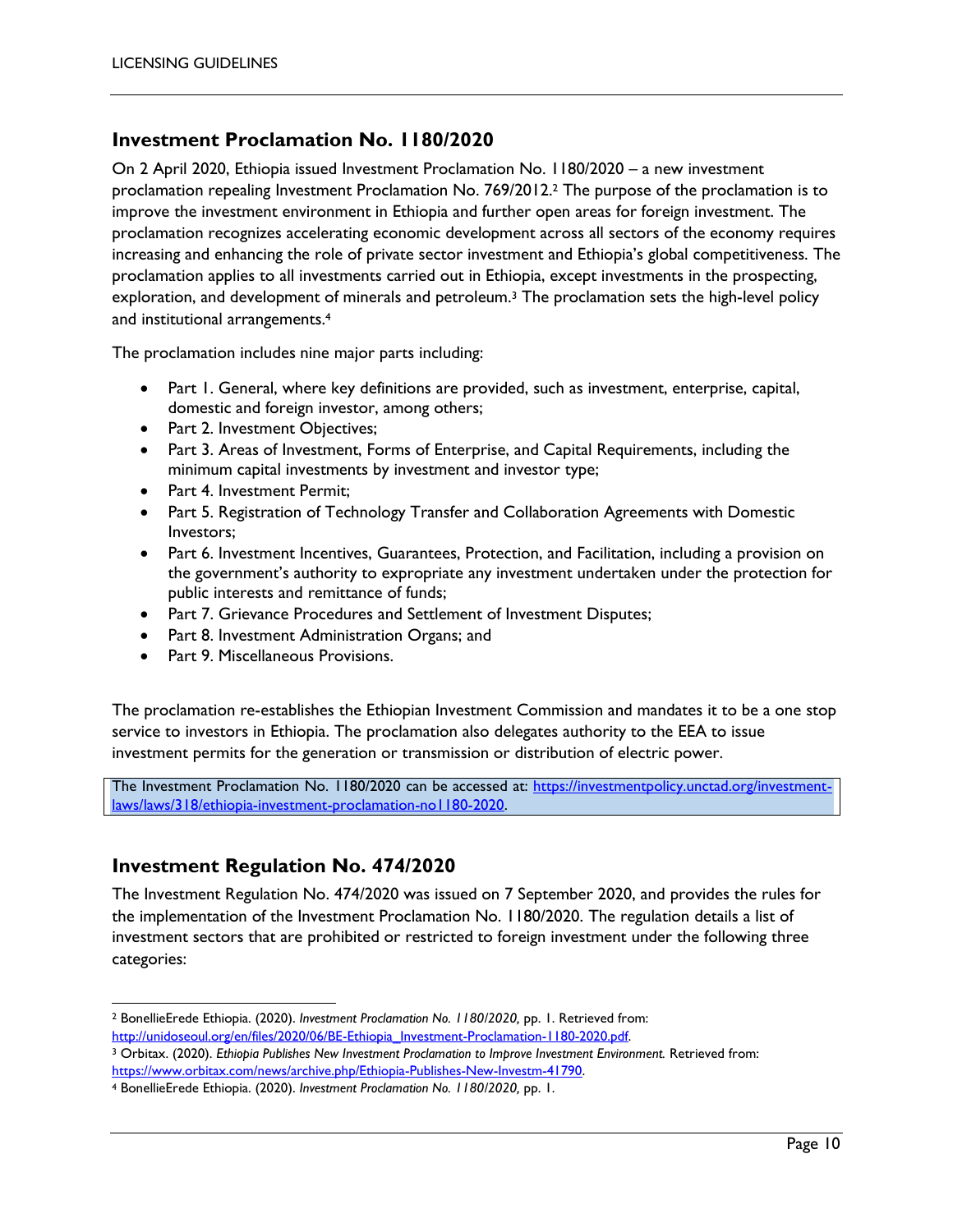- 1. Investment areas reserved for joint investment with the government (5 investment areas);
- 2. Investment areas reserved for domestic investors (32 investment areas); and
- 3. Investment areas reserved for joint investment with domestic and foreign investors (7 investment areas, including 49% maximum holding by foreign investors).<sup>5</sup>

One of the five investment areas reserved for joint investment with the government is "import and export of electrical energy." One of the 32 investment areas reserved for domestic investment is transmission, and distribution of electrical energy through integrated national grid system.<sup>6</sup>

All other areas not reserved in one of the above three categories are open to foreign investors without restriction – this includes off-grid mini-grid development. The regulation also details the steps and documents required for applying for and obtaining investment permits, and rules for entering into a joint investment with a domestic or foreign investor, the acquisition of existing enterprises by foreign investors, the transfer of investment projects, the registration of technology transfer agreements and collaboration agreements, and the minimum requirements for training and the transfer of knowledge and skills to Ethiopian employees.<sup>7</sup>

The Investment Regulation No. 474/2020 can be accessed at: <http://www.eea.gov.et/media/attachments/2020/09/10/investment-regulation-no.-4742020.pdf>

### <span id="page-10-0"></span>1.4 Key Stakeholders for Mini-Grid Developers in Mini-Grid Licensing

The key stakeholders that a mini-grid developer needs to interact with in Ethiopia while licensing a minigrid project are:

- **Ministry of Water, Irrigation and Electricity (MoWIE)**. MoWIE currently acts as a coordinator on the rural electrification projects and programs.
- **Ethiopian Energy Authority (EEA)**. EEA is the main government entity mandated to regulate and license mini-grids as per the 810/2013 Energy Proclamation. EEA or the Authority is the main point of contact for mini-grid developers that license a project.
- **Ethiopian Electric Utility (EEU)**. EEU has the mandate to extend the national grid into rural areas and is also operating and constructing mini-grids.

l <sup>5</sup> Africa Legal Network. (2020). *Update on Ethiopia's New Investment Regulation No. 474/2020.* Retrieved from: [https://www.africalegalnetwork.com/update-new-investment-regulation-no-474-2020/.](https://www.africalegalnetwork.com/update-new-investment-regulation-no-474-2020/)

<sup>6</sup> Orbitax. (2020). *Ethiopia Publishes New Investment Regulation.* Retrieved from:

[https://www.orbitax.com/news/archive.php/Ethiopia-Publishes-New-Investm-43628.](https://www.orbitax.com/news/archive.php/Ethiopia-Publishes-New-Investm-43628)

<sup>7</sup> Ibid.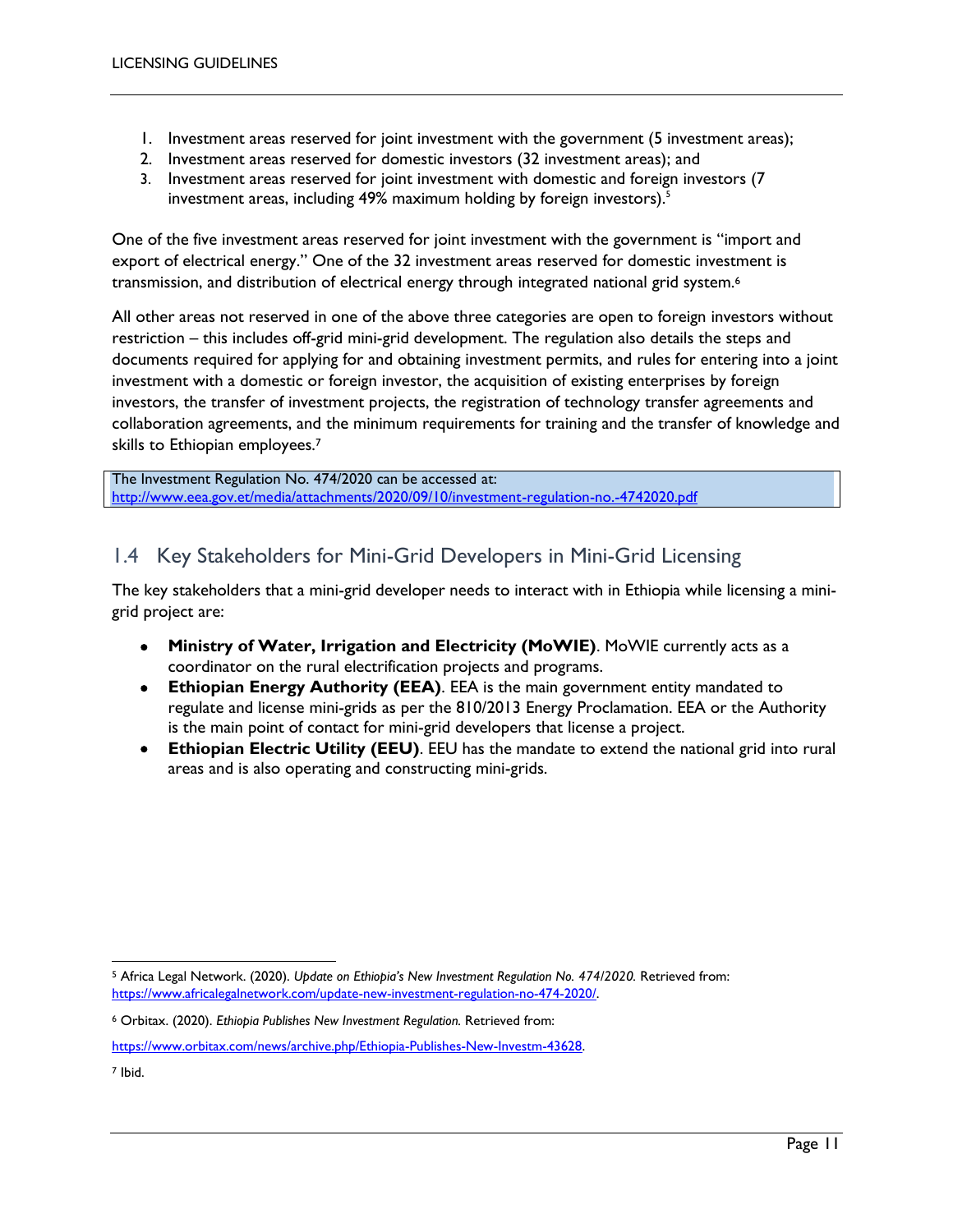

See Figure 1 for a guide of how these agencies are organized and interact with each other:

**Figure 1: NEP Implementation Framework**

<span id="page-11-0"></span>Key steps and approvals that a developer must follow and obtain from project inception to design, build, and operation are summarized in Figure 2 below. They are discussed in more detail throughout this document.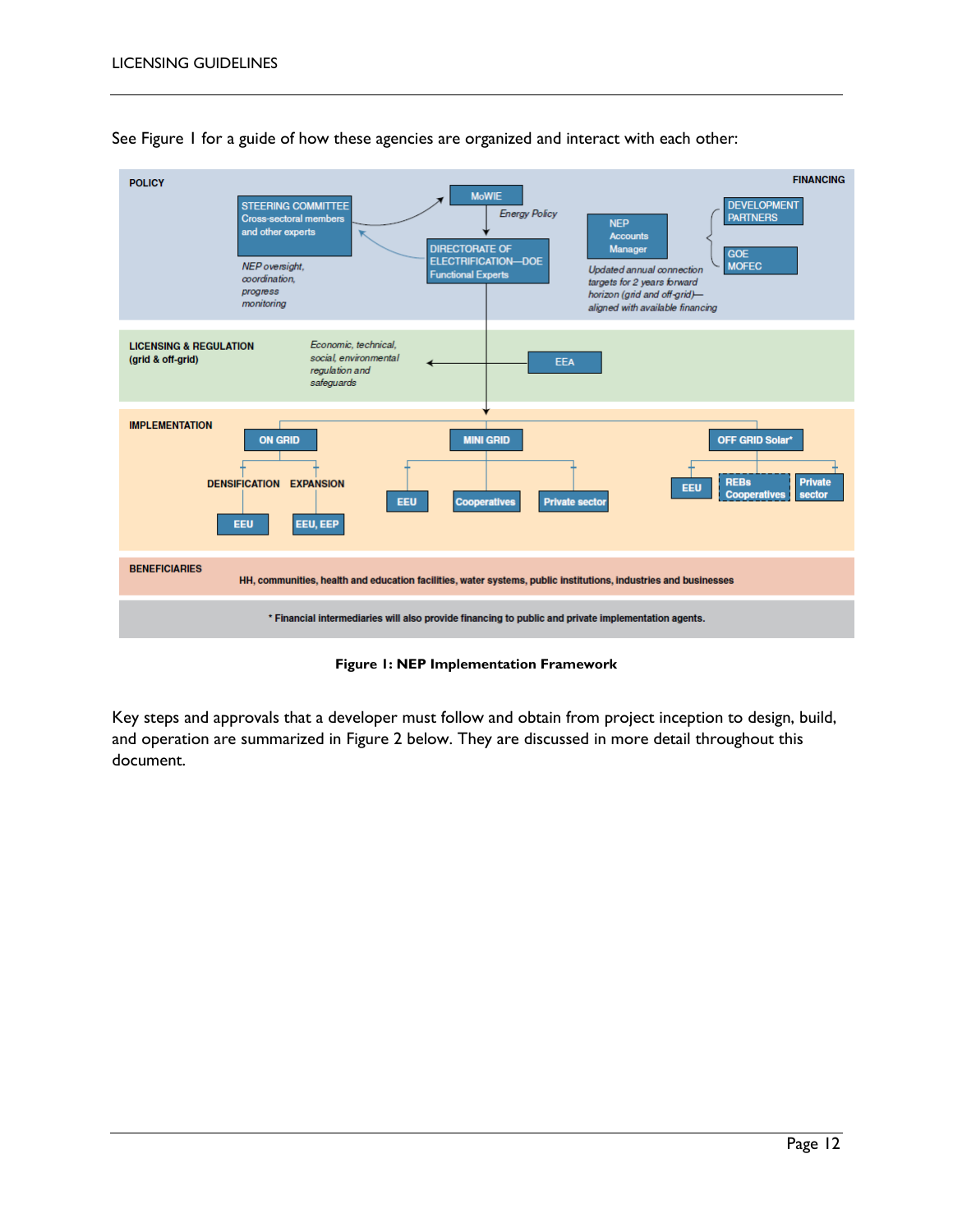## <span id="page-12-0"></span>**2 Key Approvals and Steps**

**Figure 2: Summary of Key Approvals and Steps**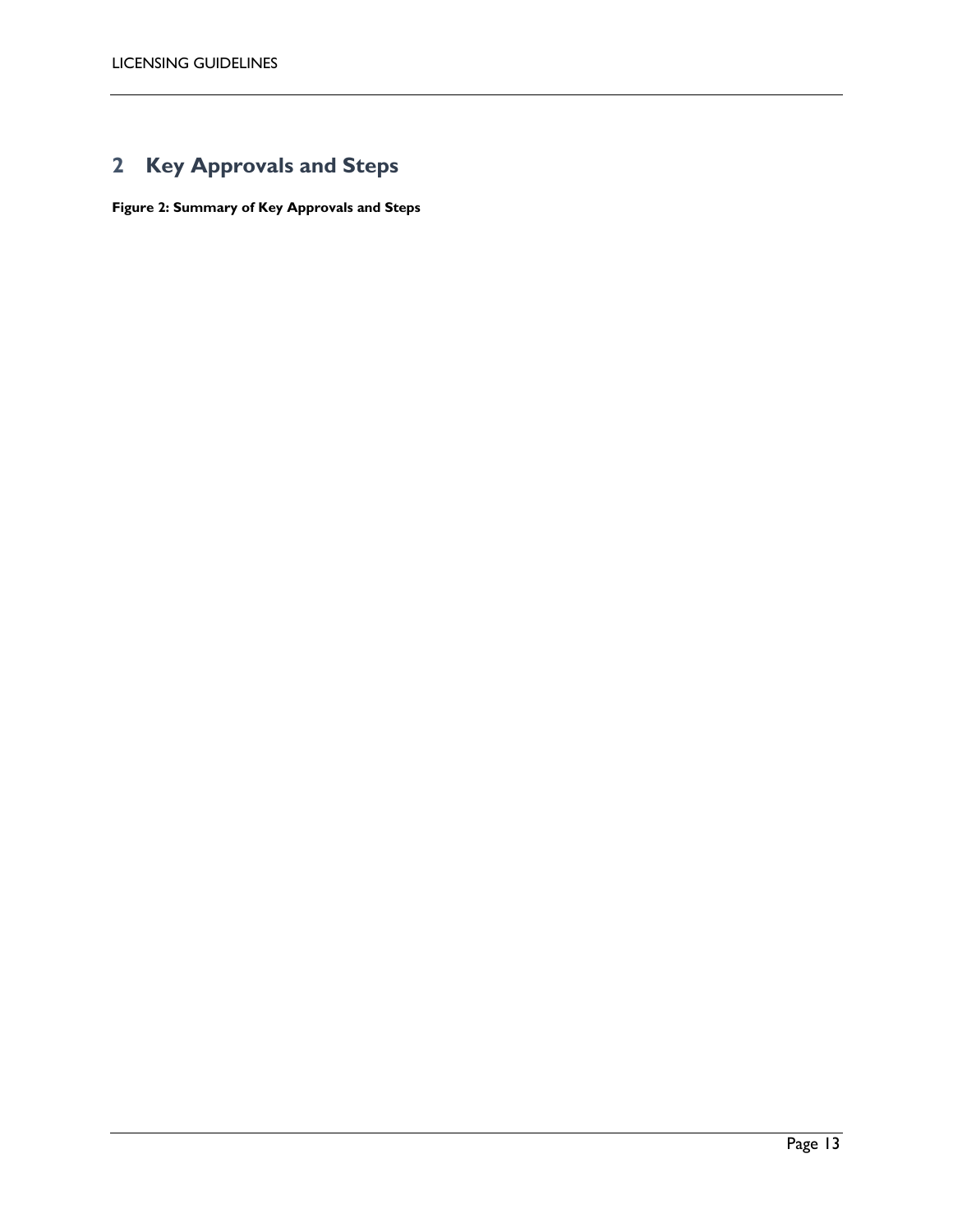| <b>KEY STEP</b>                                                                                | • Additional information                                                                                                                                                                   |
|------------------------------------------------------------------------------------------------|--------------------------------------------------------------------------------------------------------------------------------------------------------------------------------------------|
| 1. Registration of Site Scoping Visit                                                          | .Developers submit letter to EEA/MoWIE; this step is not<br>mandatory but highly recommended.                                                                                              |
| 2. Carry Out Feasibility Study                                                                 | . Feasibility study is mandatory and should at least include a<br>rural energy demand and supply assessment                                                                                |
| 3. Conduct an ESIA                                                                             | . Developers must submit an Environmental Authorization and<br>an Environmental Management Plan.                                                                                           |
| 4. Determine Licensing Requirements per Mini-grid Type and<br><b>Class</b>                     | •Class I, mini-grids below 50kW<br>•Class II, mini-grids between 50 and 200kW<br>.Class III, mini-grids between 200kW and 10MW                                                             |
| 5. Obtain a Land Conveyance and Land Use Permit                                                | .Developers must obtain a Land Use Permit and copies of Lease<br>Agreements for project sites.                                                                                             |
| 6. Obtain a Commercial Registration Certificate                                                | *Application must be signed by an attorney and obtained at<br>least two months before operation begins.                                                                                    |
| 7. Obtain an Investment Permit                                                                 | •Investment Permit requirements are different between<br>domestic and international investors; this step also includes a<br>written letter to the Ethiopian Revenue and Customs Authority. |
| 8. Obtain Customer Agreement                                                                   | .Customer agreements can be obtained through an MoU or<br>support letter from the community and/or local authorities.                                                                      |
| 9. Prepare a Tariff Proposal                                                                   | .While preparing the tariff proposal, developers have to<br>consider the applicable tariff principles, methodology,<br>timelines and requirements.                                         |
| 10. Announce Project via National Avenue                                                       | *Announcements must be made in a newspaper or other widely<br>circulated mass media outllet with nationwide circulation.                                                                   |
| 11. Obtain Trade Registration Certificate from Ministry of Trade                               | .Trade Registration Certificate from Ministry of Trade can be<br>obtained after Investment Permit.                                                                                         |
| 12. Obtain Permit to Construct                                                                 | .Permit to construct requires a construction plan (including a<br>work schedule) and a Health and Safety Plan.                                                                             |
| 13. Apply for a License for Commercial Activities in the<br><b>Electricity Supply Industry</b> | *Applicaton process and exhibits are different depending on<br>mini-grid Class (I, II or III)                                                                                              |
| 14. Import Equipment and Install Infrastructure                                                | . Developers must adhere to installation requirements and<br>navigate rules for importing equipment.                                                                                       |
| 15. Other Requirements<br>8                                                                    | • Additional requirements                                                                                                                                                                  |

 $8$  Notes that Key Step 11 is not mandated by law.

 $\overline{a}$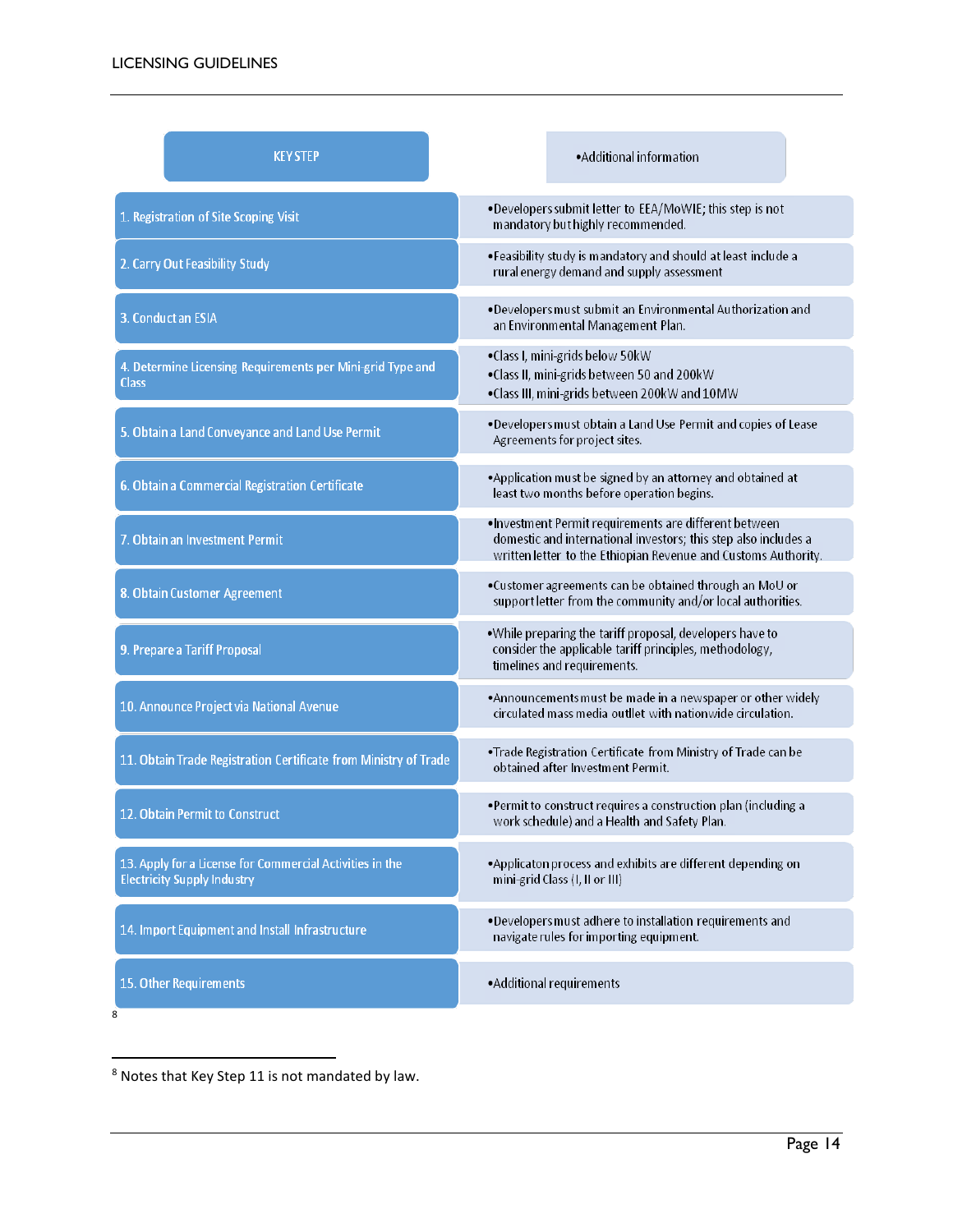#### <span id="page-14-0"></span>2.1 Registration of Site Scoping Visit

This initial step is not strictly mandatory, but is common practice and highly recommended. A mini-grid developer that has conducted a desktop scoping study on potential sites for mini-grids and intends to visit one or more of those sites is strongly encouraged to **register its intention through a simple letter.** The letter should state the planned locations, intended dates of visits, and the purpose of the scoping visits. It should be addressed to EEA and, or MoWIE but will not require a formal response. This registration letter informs key stakeholders of the developer's intentions and allows for coordination between different electrification programs and initiatives.

If the developer has not yet identified sites, it could **request a list of sites that have been allocated and are available for a given region** through a letter to MoWIE or the Bureau of Water, Irrigation and Energy (BoWIE).

During the logistics organization of the site visits, mini-grid developers are strongly encouraged to **coordinate their visit with relevant state, local and village leaders through phone calls**, to ensure the village has the opportunity to prepare for their visit.

#### <span id="page-14-1"></span>2.2 Carry Out Feasibility Study

A feasibility study is a common and necessary step in the development of a mini-grid project. The feasibility study provides written evidence of the viability of a technological solution (i.e. mini-grids) to provide or improve electricity in a given location at both the technical and economic levels. The Minigrid Directive No. 268/2020 mentions the feasibility study as a requirement, however the directive does not provides further details or guidelines on the required content and methodology for an appropriate feasibility study.

The information collected and analysis performed during the feasibility study is used in further steps along the process, such as the intended tariff (as per Part III, the Mini-Grid Tariff Methodology and Guidelines of the Directive and outlined in step 9), the intended customer agreement (step 8) and determination of the type of electricity license based on the plant size (step 4).

At a minimum, the developer should complete a **rural energy demand and supply assessment** at the woreda level to evaluate project feasibility.

For more information on the requirements for carrying out the feasibility study please reference Mini-grid Directive No 268/2020 Appendix 2 – Procedure and Requirements for Obtaining License, Part 2 – List of Exhibits in Support of Application, Exhibit A9 – Feasibility Report. P. 71.

#### <span id="page-14-2"></span>2.3 Conduct an Environmental and Social Impact Assessment

The Mini-grid Directive No. 268/2020 includes rules on environmental and social studies. Part Two: Mini-Grid License, Section 12. Special Requirements (1) states that "all applications for Generation or Distribution Electricity License shall be accompanied by Environmental clearance certification secured from Environment Forest and Climate Change Commission or its delegated entity." Section 12, Special Requirement (2) also specifies that if a planned hydroelectric project exceeds 50 kW, an application for the project "shall be supported by a development License or consent to be issued by the Ministry of Water Irrigation and Energy."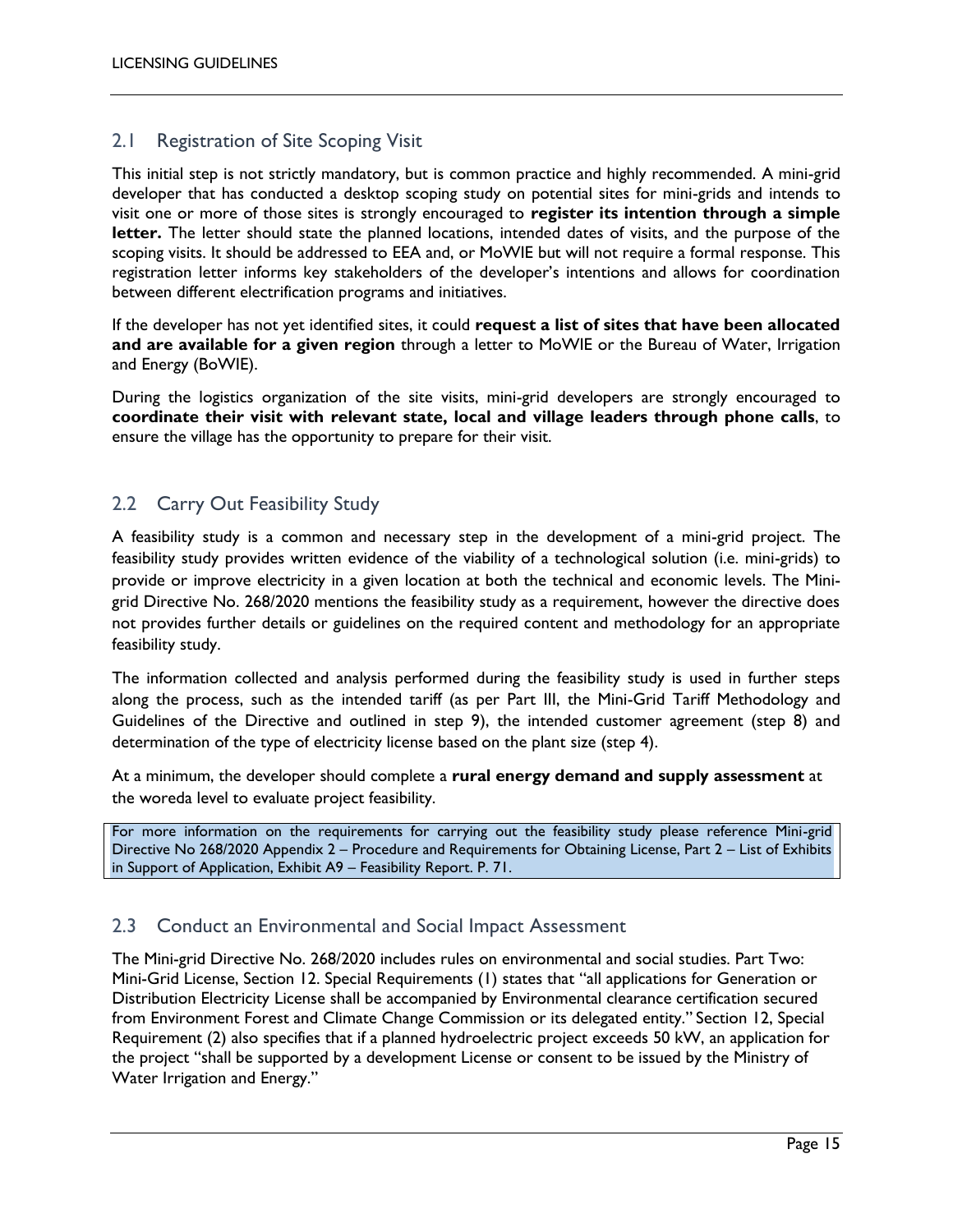Appendix 2 – Procedure and Requirements for Obtaining License, Part 2 – List of Exhibits in Support of Application, Exhibit A18 - Environmental Authorization and Environmental Plan (Per the environmental law) requires applicants to provide an Environmental Impact Assessment, and Environmental Authorization Certificate from the Environment Forest and Climate Change Commission or its designated Institutions (for mini-grid projects, MOWIE) and an Environmental Management Plan which complies with the requirements of the prevailing environmental policies and legislation of Ethiopia.

In the case of a distribution and sales license, the developer shall convene a community meeting with attendance by the potential customers in the community that will be served by the off-grid distribution and/or generation system, and upon favorable agreement by at least 75% of the attendees in the community meeting, which shall comprise of at least ten community members , the Community Electricity Committee (CEC) leader and project developer or representative shall countersign the exclusivity agreement per the template provided in Appendix 4 of the Mini-grid Directive No. 268/2020.

Developers must conduct an Environmental and Social Impact Assessment (ESIA) under the MoWIE and the Environment and Forest Commission. This addresses the impacts and management of the following (at a minimum):

- Biological resources, including wildlife
- Paleontological resources
- Ground disturbance and ground water quality degradation
- Cultural and historical resources

To obtain a license to operate, developers must also submit the following:

- **Environmental Authorization** from the Environment and Climate Change directorate of MoWIE.
- **Environmental Management Plan** summarizing the requirements of the assessment above and including a strategy for avoiding, mitigating, or compensating for any negative impacts identified in the ESIA.

For more information on the requirements for carrying out the required environmental and social assessments reference Mini-grid Directive No. 268/2020 Appendix 2 – Procedure and Requirements for Obtaining License, Part 2 – List of Exhibits in Support of Application, Exhibit A18.

#### <span id="page-15-0"></span>2.4 Licensing Requirements per Mini-grid Type and Class

The Mini-grid Directive No. 268/ 2020 defines **two types** of licenses:

- a) Generation license; and
- b) Distribution and Sales license, and outlines the licensing requirements for mini-grids.

The requirements for a license are further delineated by the **class** of mini-grid as detailed in Part Two: Mini-grid License. The licensing requirements are different for each mini-grid class. The three mini-grid classes include: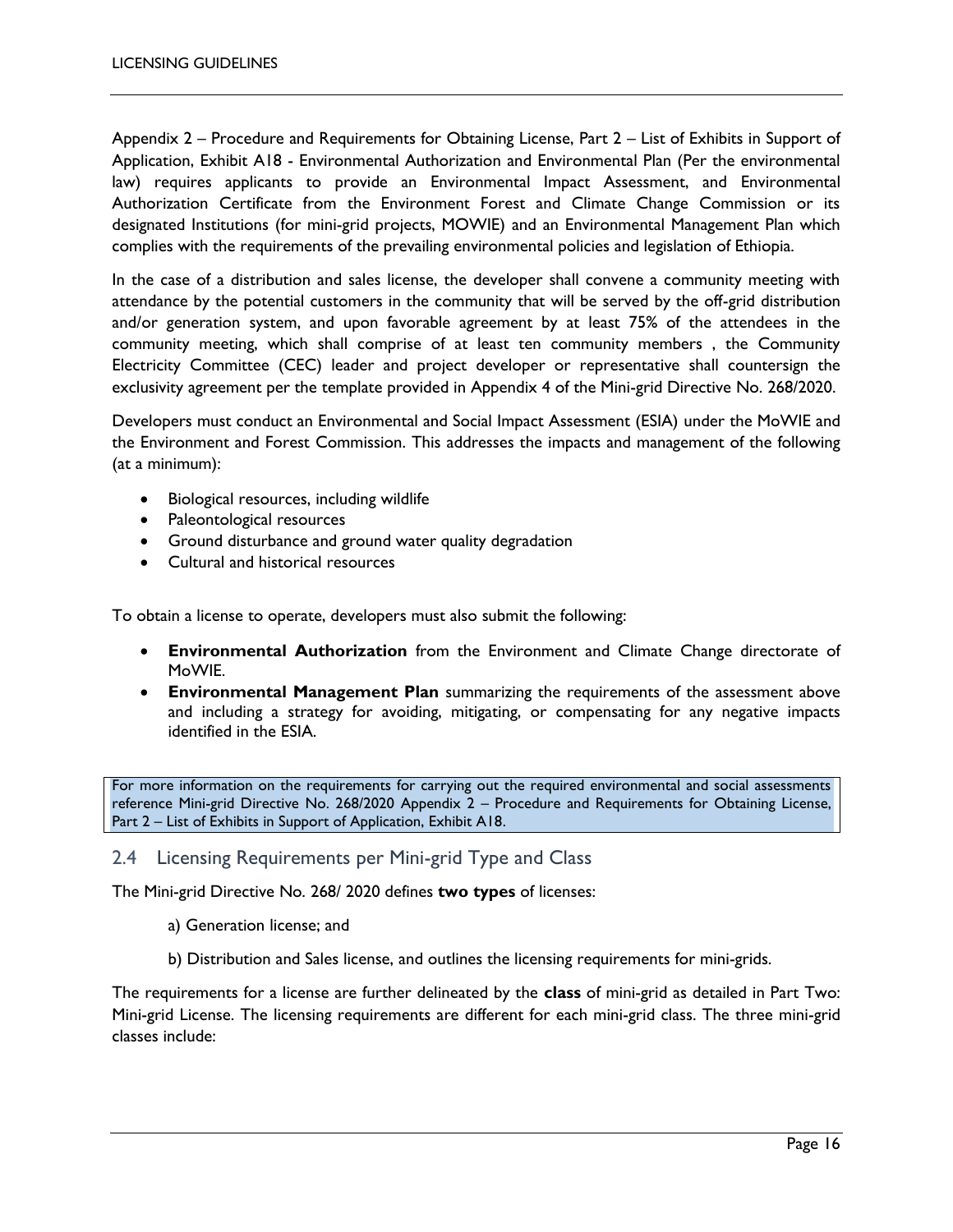|                       | Class I                                                                                                                                                           | $\overline{\text{Class}}$ II                                                                                                                                                                        | Class III                                                                                                                                                                                                                                                                                                               |
|-----------------------|-------------------------------------------------------------------------------------------------------------------------------------------------------------------|-----------------------------------------------------------------------------------------------------------------------------------------------------------------------------------------------------|-------------------------------------------------------------------------------------------------------------------------------------------------------------------------------------------------------------------------------------------------------------------------------------------------------------------------|
| Capacity<br>threshold | $<$ 50 $k$ W                                                                                                                                                      | $>50$ kW to 200kW<                                                                                                                                                                                  | >200kW up to 10MW                                                                                                                                                                                                                                                                                                       |
| Tariff<br>Regulation  | None, tariffs negotiated with<br><b>Electrified Community</b>                                                                                                     | None, but tariff<br>computation is submitted<br>to EEA in case electrified<br>community formally<br>complains<br><b>EEA</b> endorses submitted<br>rate structure along with<br>the signed contracts | Tariff computation submitted<br>to EEA for review and<br>approval<br>Full scale tariff review every 4<br>years                                                                                                                                                                                                          |
| Public<br>hearings    | Not required                                                                                                                                                      | Not required                                                                                                                                                                                        | Required                                                                                                                                                                                                                                                                                                                |
| <b>Timeframe</b>      | License should be issued 10<br>days after applicant has<br>submitted valid agreements<br>and requirements and after<br>public notice if accepted by<br><b>EEA</b> | License should be issued<br>10 days after applicant has<br>submitted valid agreements<br>and requirements and after<br>public notice if accepted by<br><b>EEA</b>                                   | Once a valid agreement and<br>requirements per this directive<br>is presented to the Authority<br>complying with all the<br>requirements, and tariff review<br>per provisions in part three is<br>completed and rates are<br>approved by the Authority,<br>License shall be provided to<br>the applicant within 60 days |

#### **Table 2. Mini-grid Licensing Requirements**

All three classes of mini-grid license class are site-specific and shall be obtained for each market activity. A site-specific License may cover more than one site per License in which case the cumulative capacity determines the license class.

#### **Consolidated Licensing Process**

Section 8 of the Mini-grid Directive No. 268/2020 introduces the consolidated licensing process and indicates that consolidated licensees shall have the same rights and obligations as the Licensee which has obtained Generation, Distribution and Sale License under a single licensing process.

#### **Required Exhibits in Support of a License Application by Class**

There are twenty-nine (29) exhibits or requirements that are listed under the Appendix 2 - "Procedure and Requirement for Obtaining License" that detail all 29 exhibits that need to be submitted to EEA in support of a license application. Some exhibits do not apply for Class I. See Table 4 for a detailed overview of which exhibits are required for the different classes.

#### **Micro-Hydro Projects**

The directive introduces the case of micro-hydro licensing applications. For this, micro-hydro above 50 kW (**mini-grid Class II and III**) an application for the project shall be supported by a development License or consent to be issued by the Ministry of Water Irrigation and Energy.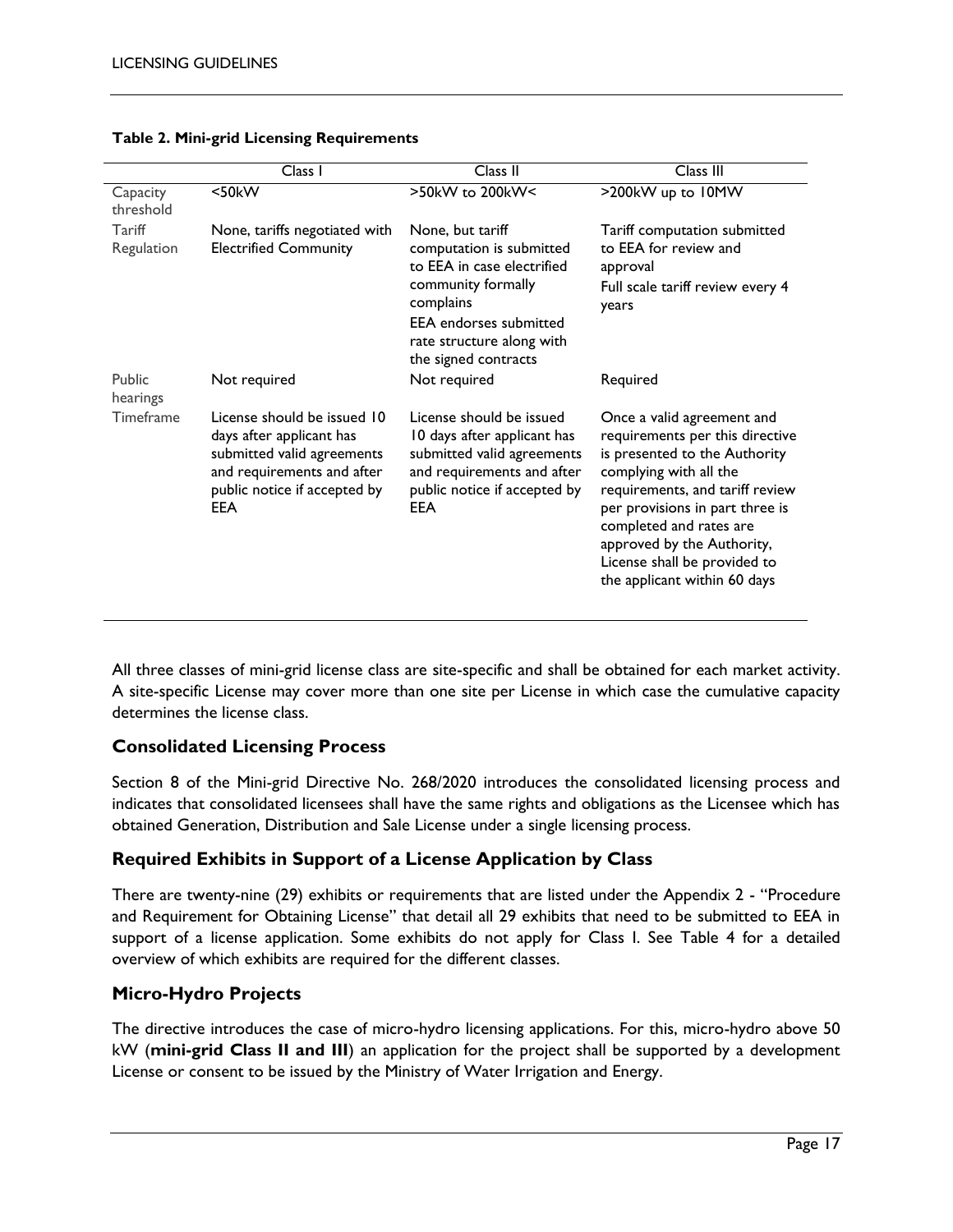#### <span id="page-17-0"></span>2.5 Obtain a Land Conveyance and Land Use Permit

In order to apply for a license to operate, developers must first obtain a **land use and land planning permit**. Alternatively, a **proof of land lease** with three copies of the site plan may be submitted for a license to operate.

- **Land Use Permits** must be acquired by the developer from the Regional State, and should include:
	- o Any **Right of Ways**
	- o Specific **plot coordinates**

Alternatively, Regional State approval could be replaced by approval from the community (kebele) and district (woreda). Per the Rural Land Administration and Land Use Proclamation No. 456/2005, a **competent authority** in this case is defined as "a body established in accordance with the constitution of a region to ensure that a system of rural land administration and utilization is realized in region."

**Lease Agreements** must include three copies of the site plan.

For more information review the following document: Rural Land Administration and Land Use Proclamation No. 456/2005.

#### <span id="page-17-1"></span>2.6 Obtain a Commercial Registration Certificate

Mini-grid developers are required to obtain a commercial registration certificate prior to initiating operations. **Developers must collect the certificate from the Licensing and Registration Department at least two months before operations begin (**Mini-grid Directive No. 268 /2020, Exhibit A2)**.** Foreign investors are required to register either with the Ministry or with the Ethiopian Investment Agency. It is also important to note that registrants are only required to register once at the location of their head office, even if they will be working in multiple regions or locations. The applicant must also verify with the registering office that there is no other commercial business with the same name. Additionally, all required documents must be signed in person at the Document Authentication and Registration Agency.

Required documents to receive the certificate are:

- **Application Signed by an Attorney:** Power of attorney must be given by all partners or shareholders of the project development company. This application must include the following documents.
	- o **Identification:** The registration must include photocopies of a valid passport or kebele identification card of both the manager and the attorney. In addition, the manager must include passport size photographs of themselves that are taken within six months of the registration.
	- o **Articles of association:** If the registrant or members of their business is a foreign national they must provide documenting evidence that foreign nationals are considered domestic investors.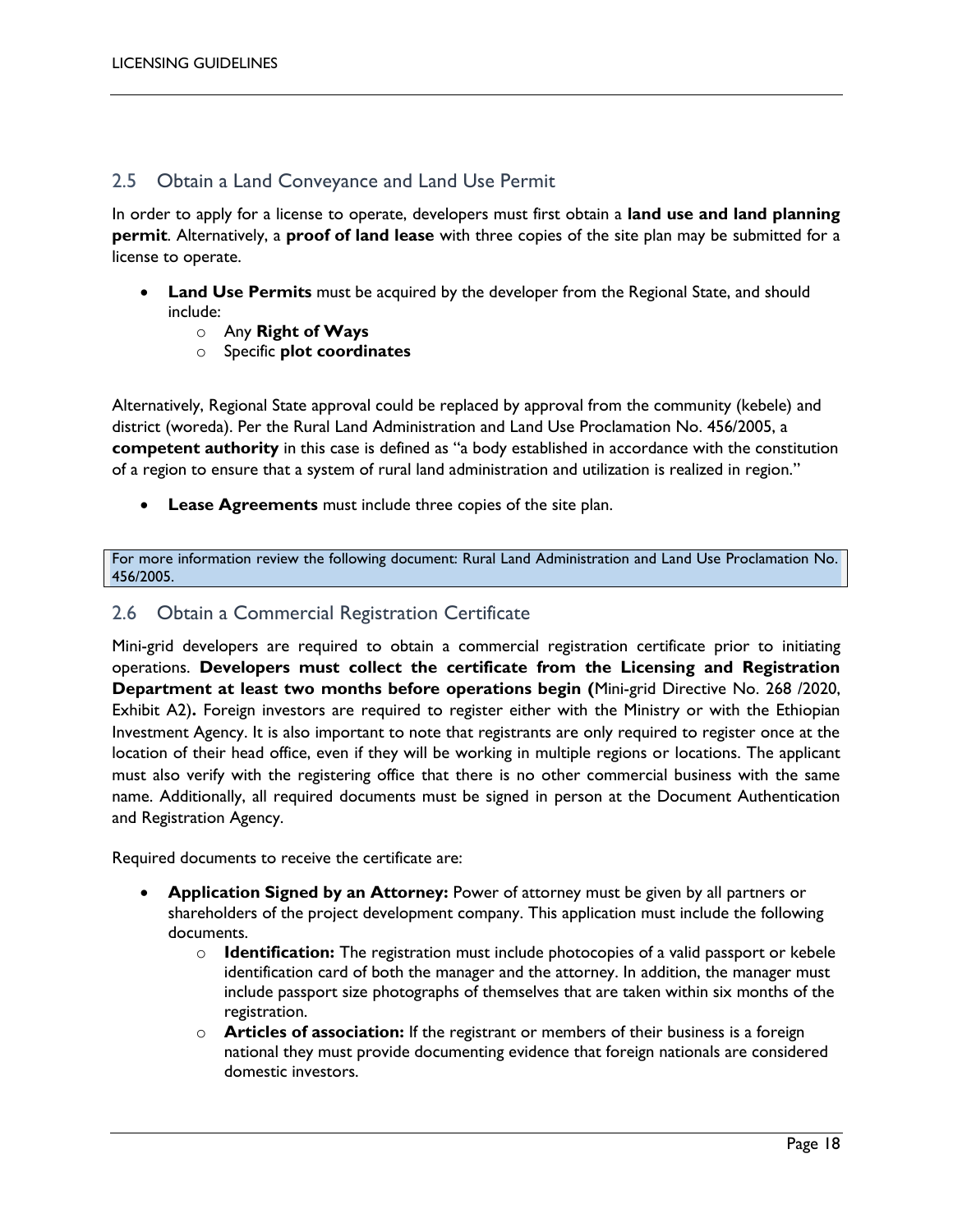- o **Proof** that the registration is unlikely to create conflict with the interest of another businessperson.
- o **The permanent address** of the office of the applicant.
- The registrant must also submit a bank statement demonstrating that the capital of the business that will be contributed in cash has already been deposited. This statement may also include any in-kind contributions.
- Registrants can review requirements and send in online applications via [an online portal](https://www.eservices.gov.et/business/need/946b03bf-ee08-47c8-9a28-c86129175782)9.

For more information on commercial registration certification see: Commercial Code Proclamation No. 166 of 1960: [http://hrlibrary.umn.edu/research/Commercial%20Code%20\(English\).pdf](http://hrlibrary.umn.edu/research/Commercial%20Code%20(English).pdf) , and Proclamation 686: [http://www.motin.gov.et/-/proclamation-no-686-2010-commercial-registration-and-business](http://www.motin.gov.et/-/proclamation-no-686-2010-commercial-registration-and-business-licensing-proclamation?inheritRedirect=true.)[licensing-proclamation?inheritRedirect=true.](http://www.motin.gov.et/-/proclamation-no-686-2010-commercial-registration-and-business-licensing-proclamation?inheritRedirect=true.) Commercial Registration and Licensing Proclamation No. 980/2016 : https://chilot.me/wp-

content/uploads/2017/04/proclamation-no-980\_2016-commercial-registration-and-licensing.pdf

#### <span id="page-18-0"></span>2.7 Obtain an Investment Permit

Prior to applying for a license to operate, developers must present proof of an Investment Permit from the Ethiopian Investment Commission (EIC).

- Developers may collect the Investment Permit application form from www.investethiopia.gov.et, or from the EEA
- The EIC has given the EEA the authority to distribute and approve Investment Permits for minigrid developers.

The investment permits must be renewed annually until the investor begins marketing their products or services. There is no need to renew an investment permit once a license is issued by EEA.<sup>10</sup>

An investment permit can be revoked if an investor fails to begin implementation of their project within two years of issuance of the permit or has delayed the completion of the project by two years from the time that will be agreed with the appropriate investment organ. The appropriate investment organ may renew the permit if it is convinced there is sufficient cause for the delay.<sup>11</sup>

Investment Permit application requirements differ between **domestic**, **foreign, and joint investors**. Requirements for all investors are summarized in Table 3 below.

| <b>Investor</b><br>Type | <b>Specific Requirements</b>                                                                                                                             |
|-------------------------|----------------------------------------------------------------------------------------------------------------------------------------------------------|
| <b>All Investors</b>    | Where the application is filled out by an agent, a photocopy of the agent's power of<br>٠<br>attorney                                                    |
|                         | Where the application is filled out by a non-Ethiopian agent, photocopies of the agent's<br>٠<br>passport and two recent passport photo size photographs |

#### **Table 3. Investment Permit Requirements**

 $\overline{\phantom{a}}$ 

<sup>9</sup> https://www.eservices.gov.et/business/need/946b03bf-ee08-47c8-9a28-c86129175782

<sup>10</sup> Federal Negarit Gazette of Ethiopia. *Investment Proclamation No. 1180/2020, Part IV, Investment Permit, Section 11 "Renewal of Investment Permit*".

<sup>11</sup> Ibid.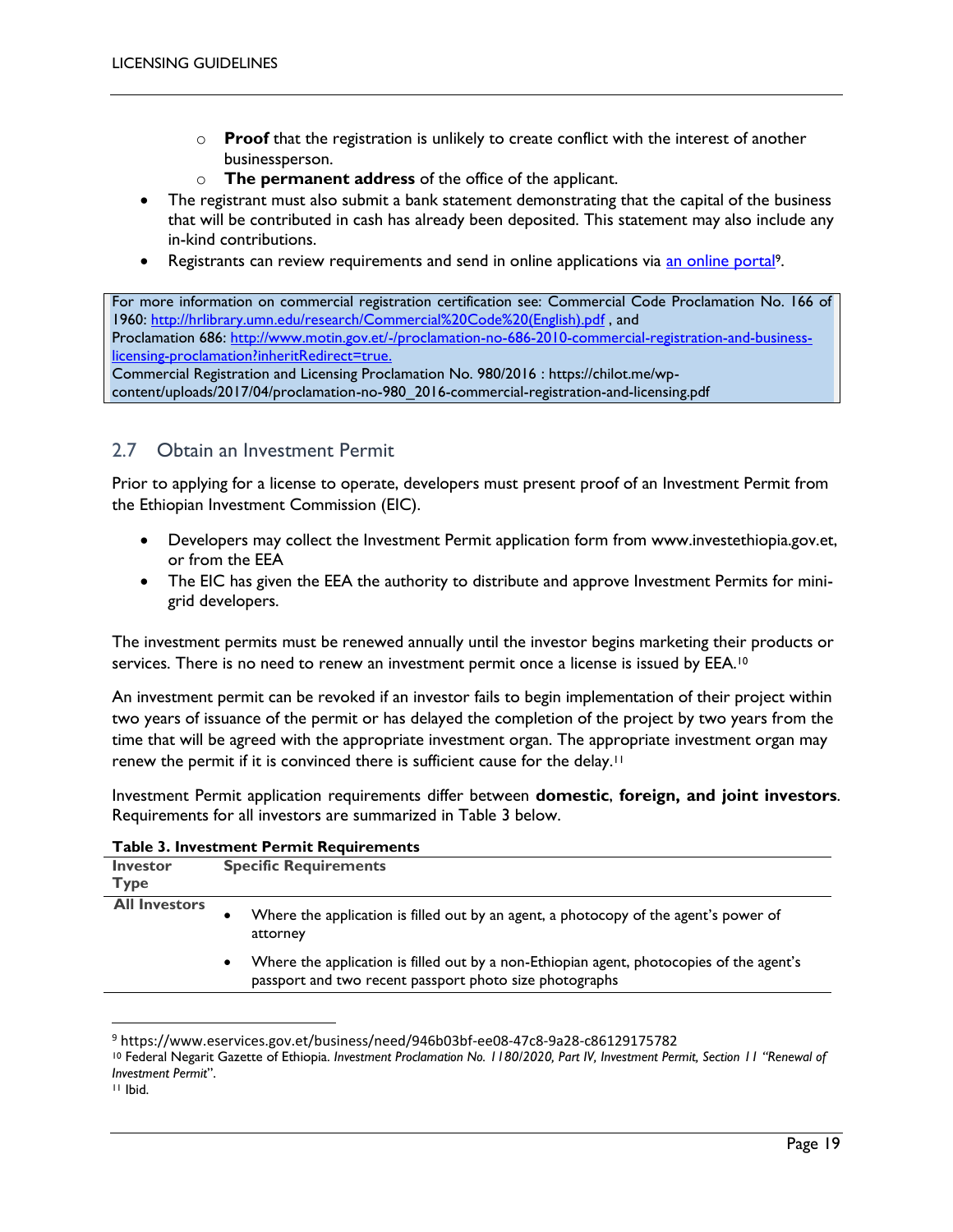| <b>Investor</b><br><b>Type</b>              | <b>Specific Requirements</b>                                                                                                                                                                                                                                                                                                                                                                                                                          |
|---------------------------------------------|-------------------------------------------------------------------------------------------------------------------------------------------------------------------------------------------------------------------------------------------------------------------------------------------------------------------------------------------------------------------------------------------------------------------------------------------------------|
|                                             | An investment application form signed by the agent of the business organization, or in the<br>$\bullet$<br>case of joint investments, an agent of the joint company                                                                                                                                                                                                                                                                                   |
|                                             | A photocopy of memorandum and articles of association of the business organization<br>$\bullet$                                                                                                                                                                                                                                                                                                                                                       |
| <b>Domestic</b><br><b>Investors</b><br>Only | Photocopies of certificates evidencing their domestic investor status or photocopies of<br>$\bullet$<br>their identity cards                                                                                                                                                                                                                                                                                                                          |
| Foreign<br><b>Investors</b><br>Only         | If the investment is to be made by an Ethiopian business organization: Photocopies of<br>$\bullet$<br>each associate's passport, and two recent passport photo size photographs of the general<br>manager of the business organization                                                                                                                                                                                                                |
|                                             | If the investment is to be made by a branch of a foreign business organization in<br>$\bullet$<br>Ethiopia: A photocopy of its memorandum of association and articles of association or a<br>similar document of the parent company, a copy of identity documents and two recent<br>passport photo size photographs of the Ethiopian branch manager, and a copy of the<br>document from parent business organization authorizing a branch in Ethiopia |
|                                             | If the investment is to be made by a sole proprietor, a copy of their passport and two<br>$\bullet$<br>recent passport photo size photographs                                                                                                                                                                                                                                                                                                         |
| Joint Investors<br>Only                     | Minimum capital requirement is 200,000 USD (100,000 USD if the investment is<br>$\bullet$<br>architectural or engineering work or related technical consultancy services, technical<br>testing and analysis, or in publishing)                                                                                                                                                                                                                        |
|                                             | Photocopies of the memorandum of association and articles of association of such joint<br>company;                                                                                                                                                                                                                                                                                                                                                    |
|                                             | Photocopies of the foreign investors' passport(s) and two recent passport photo size<br>$\bullet$<br>photographs                                                                                                                                                                                                                                                                                                                                      |
|                                             | Minimum capital requirement is 150,000 USD (50,000 USD if it is architectural or<br>$\bullet$<br>engineering work or related technical consultancy services, technical testing and analysis,<br>or in publishing)                                                                                                                                                                                                                                     |

After submitting an Investment Permit application:

- **EEA may approve** an Investment Permit upon receipt of the **appropriate fee.<sup>12</sup>**
- After obtaining the permit, the developer may work with EEA to have a letter written to the **Ethiopian Revenue and Customs Authority**, which shall include a full list of all supplies expected to be imported into the country.
- Submission of an Investment Permit to the Ethiopian Revenue and Customers Authority via a letter from EEA may **provide developers with value-added tax (VAT) exemption for 3 years.**

For more information on Investment Permitting, see: [http://www.investethiopia.gov.et/investment](http://www.investethiopia.gov.et/investment-process/starting-a-business)[process/starting-a-business.](http://www.investethiopia.gov.et/investment-process/starting-a-business) 

 $\overline{a}$  $12$  If the permit is not approved, the applicant will receive written reasons for rejection within three working days of the decision.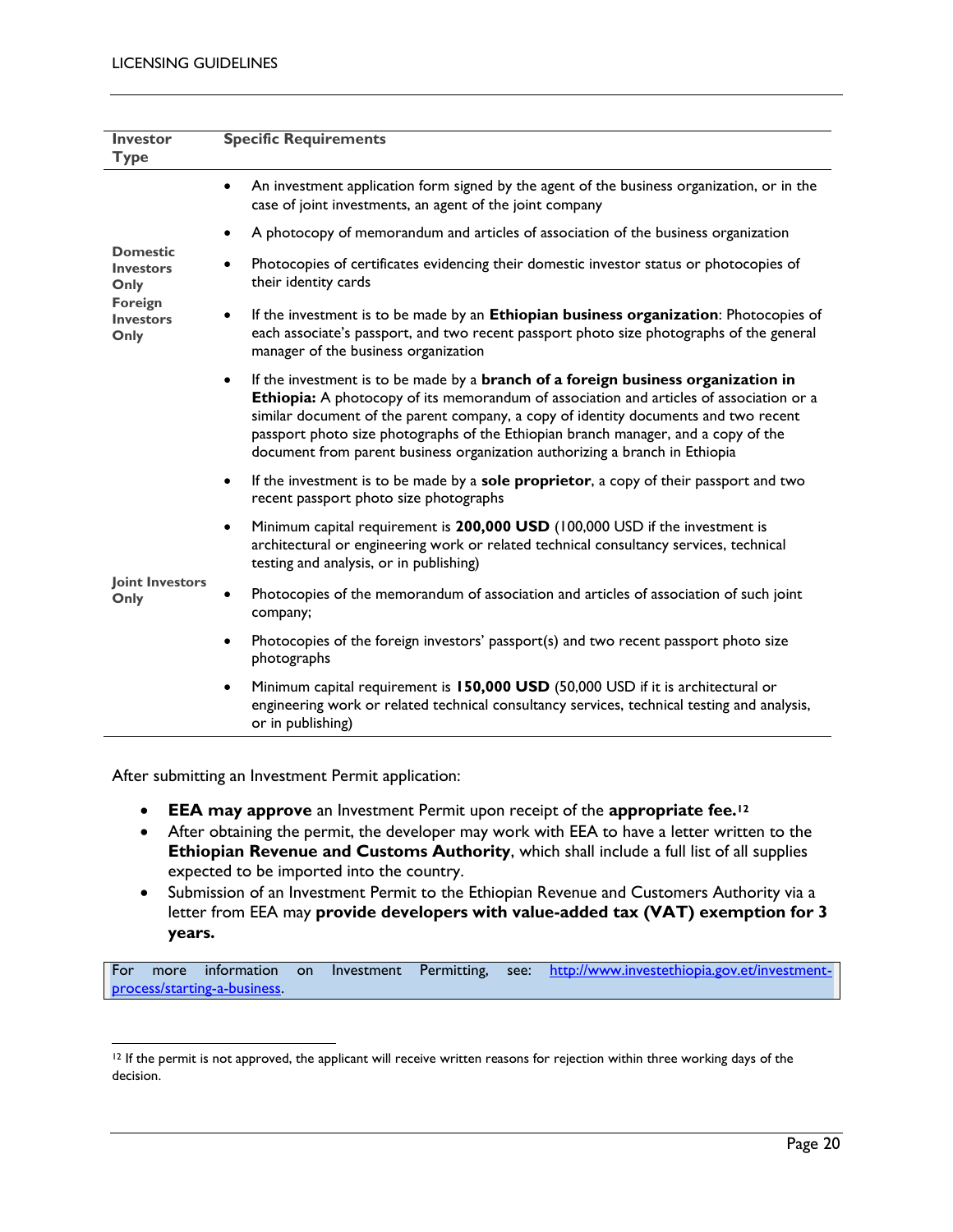#### <span id="page-20-0"></span>2.8 Obtain a Customer Agreement

The mini-grid developer must obtain a signed agreement with the community outlining the intended mini-grid project, the energy service, technical service minimum standard and rate structure, including associated fees or charges to be billed to the community using appendix 4 available in the Mini-grid Directive No. 268/2020. This agreement could take the following forms:

- **Memorandum of Understanding** (MoU) that details the agreement between the community (or its representatives), the mini-grid developer, and any other party (such as a local authority, or anchor load); or
- **Regional registration or support letter.**

This can typically happen in the developer's second or later visit to the community, once a strong relationship has been established. During this visit, customers can also sign up for services to limit risk for the developer.

For more information, see Energy Regulation No. [447,](https://cadmus.sharepoint.com/sites/CP1410-EXT/EthiopiaOGRF/Shared%20Documents/Task%204%20Draft%20Resources/Licensing%20Guidelines/447) Mini-grid Directive No. 268/2020, Part II Section 2 and Appendix 4.

#### <span id="page-20-1"></span>2.9 Prepare a Tariff Proposal

Off-grid tariff regulation is ruled and guided by the 447/2019 Energy Regulation and the Mini-grid Directive No. 268/2020. Therefore, in preparing a tariff proposal developers should align with these two documents. This section summarizes the most important aspects, principles and formulas for mini-grid developers.

#### **Cost Reflective Tariffs**

Regulation No. 447/2019 states that **cost-reflective tariffs are allowed in off-grid projects in Ethiopia** in the general principles section of the regulation, and the section "MINI GRID TARIFF METHODOLOGY AND GUIDELINE" of the Mini-grid Directive No. 268/2020 sets the guidelines and methodology to support the determination of transparent off-grid tariffs.

The Mini-grid Directive No. 268/2020 states that fixed charge/ connection charges shall be developed apart from retail energy tariffs and power tariffs. Moreover, all costs, local and international, covered by **subsidy, cross-subsidy or grants may not be reflected in the applicant's cost** of business operations ).

In addition to the above, as stated under the directive document in Article 28, section 3, for all cases of subsidy finance or cross subsidy, rural households are charged a tariff not exceeding the national average end-use tariff up to a consumption of 1kWh per week. For any consumption beyond 1kWh, they may be charged the tariff calculated utilizing the tariff determination methodology.

#### **Tariff Methodology**

The directive defines 2 main costs to be regulated:

- o Local generation
- o Mini distribution grid, including retail cost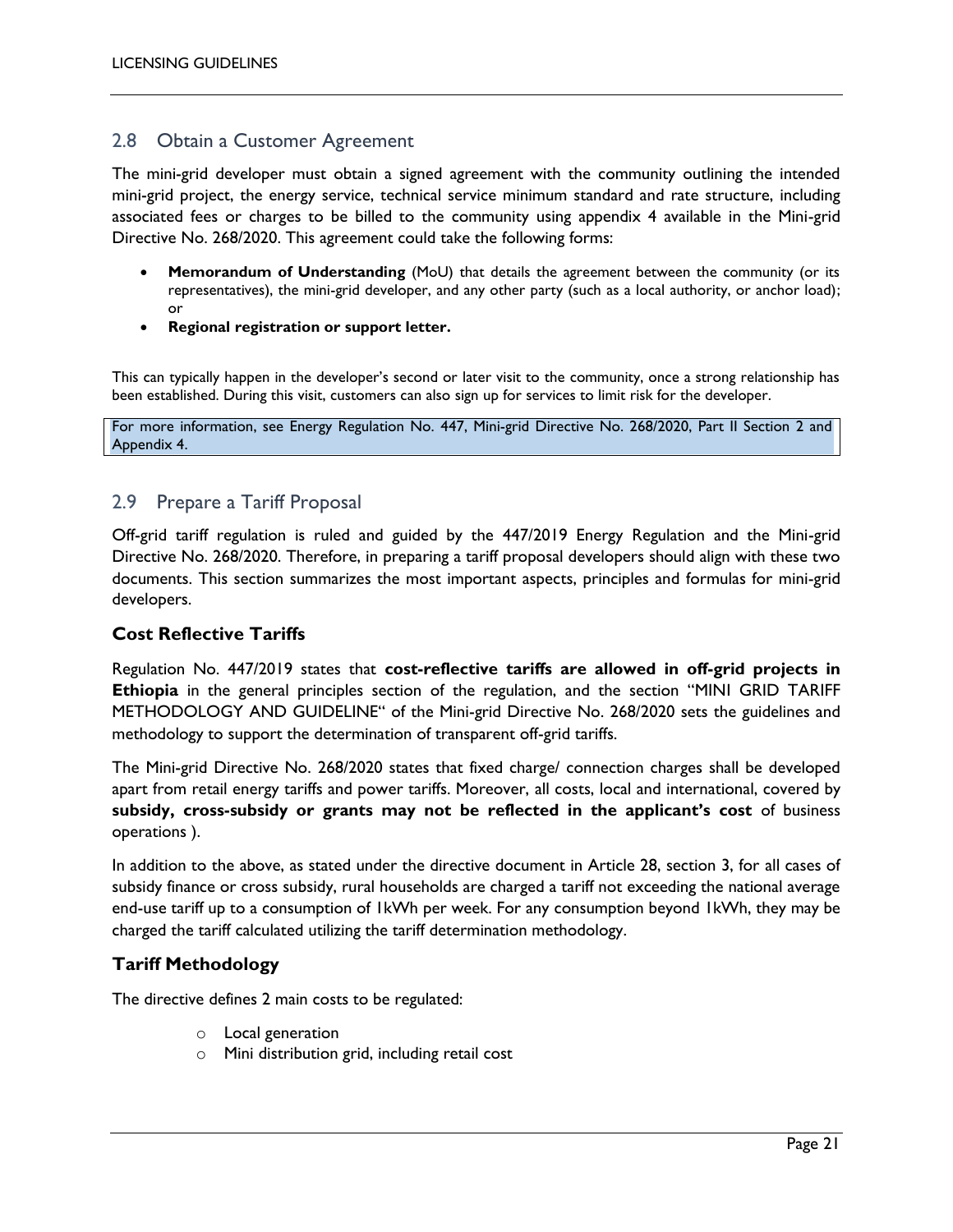| Cost                                                       | <b>Revenue Requirements formula</b>                                                      | <b>Retail Off-Grid</b><br><b>Tariff</b>      | Off-grid<br><b>Retail Tariff</b><br>(ORT) |
|------------------------------------------------------------|------------------------------------------------------------------------------------------|----------------------------------------------|-------------------------------------------|
| Local generation                                           | $RR_{OG,i}$ = ( $RAB_{OG,i}$ × WACC) + O&M <sub>i</sub><br>+ $Depi$ + Taxes <sub>t</sub> | $OGT = Off-grid$<br><b>Generation Tariff</b> | $ORT = OGT +$                             |
| <b>Mini distribution</b><br>grid, including retail<br>cost | $DRR_{OG}$ = (WACC × RAB) + O&M <sub>i</sub> +<br>$Dep_i + Losses_i + CSCi_t + Taxes$    | $ODT = Off-grid$<br>distribution tariff      | ODT                                       |

#### **Table 4. Tariff Methodology Formulas**

A computation guideline for the Weighted Average Cost of Capital (WACC) is also provided as an Annex to these guidelines.

#### **Requirements for the developer to submit a tariff application**

There is an application form in English that mini-grid developers need to fill in for the tariff application (Appendix 6, Mini-grid Directive No. 268/2020).

Mini-grid Directive No. 268/2020 stipulates that **mini-grid Class I** developers shall negotiate tariffs and other charges directly with the Electrified Community independent of tariff regulation. Developers then submit the agreement along with the Application for License, using the forms in the Directive's Appendix 1. **Mini-grid Class II** developers also negotiate directly with communities, but the terms of their agreement must fall within tariff methodology guidelines.

Under the same document, the Authority considers **mini-grid Class III** having to submit a tariff computation along with the License application using forms as in Appendixes 6 and 7, based on part three of the Mini-grid Directive for a full scale tariff review.

#### **Tariff application review process**

In reviewing and recommending mini-grid related tariffs, following the 447/2019 the EEA may consider the following costs:

- Cost of fuel;
- Cost of power purchase;
- The rate of inflation or deflation; and
- Foreign currency fluctuation.

A number of reasons are cited by the Authority within the Mini-grid Directive No. 268/2020 as for conveying a tariff review. This review can be undertaken before issuing the license and subsequent implementation of rate revision, and after issuing the license.

All tariff study and tariff review of all rate applications made shall be based on the Mini-grid Directive No. 268/2020 and subsequent tariff tools and guidelines to be issued here under in a directive.

For **mini-grid Class III**, where the service is to be subsidized, such subsidy has to be based on the guideline on effective subsidy scheme as in Appendix 8 (also found in the Mini-grid Directive No. 268/2020 document).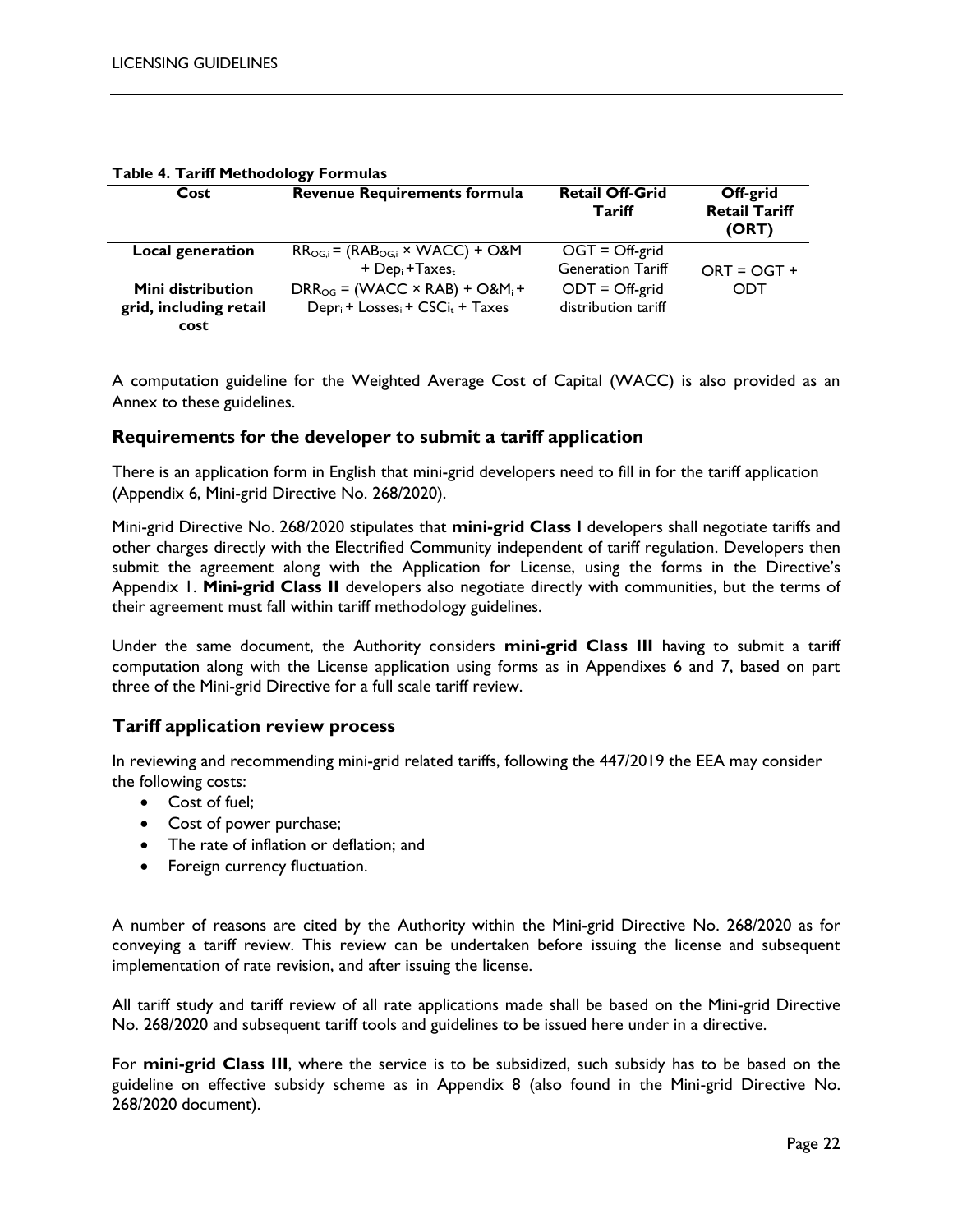In addition to the above, and also for **mini-grid Class III**, a summary of steps shall be followed in tariff review and approval (Mini-grid Directive No. 268/2020). The steps are well explained in the Appendix 7 of the same document. One of the steps includes holding public hearings, where the applicant must respond to issues raised by stakeholders on tariff proposals. The applicant may be requested by EEA to disseminate the tariff proposals to the public and customers using appropriate media accessible to the customers and the local community at least 10 days before the public hearings. The findings from the tariff analysis will be summarized following the Appendix 6 (Mini-grid Directive No. 268/2020).

Appendix 7 of the Mini-grid Directive includes a very useful flowchart for tariff review and approval process and handy for future applicants.

#### **Tariff application timelines**

Within 30 days of receipt, the EEA must approve or reject the tariff application. Prior to rejection, the applicant must be given an opportunity to be heard by the EEA. If rejected, the reasons for rejection must be recorded.

#### **Tariff principles as per Regulation No. 447/2019**

Tariff principles upon which the application may depend are defined in Regulation No. 447/2019, some of them are factors that encourage competition and efficiency, safeguarding customers' interest and the promotion of co-generation and generation of electricity from RE sources.

For more information, see Regulation 447/2019 and the Mini-grid Directive No. 268/2020 Part III Mini-grid Tariff Methodology and Guidelines and Appendices.

#### <span id="page-22-0"></span>2.10 Announce Project via National Avenue

Prior to issuing the license, the EEA must publish the project in a newspaper or other widely circulated mass media outlet with nationwide circulation. The applicant is required to pay for the expense of publication. The public announcement must include:

- the application;
- details on the possibility of inspecting the application; and
- any person alleging potential damage due to the requested license (if an objection is lodged, there must be a negotiated agreement with the objector).

For more information, see Energy Regulation No. [447,](https://cadmus.sharepoint.com/sites/CP1410-EXT/EthiopiaOGRF/Shared%20Documents/Task%204%20Draft%20Resources/Licensing%20Guidelines/447) Mini-grid Directive No. 268/2020 and [https://www.mtalawoffice.com/legal-updates/entry/new-developments-in-energy-regulations.](https://www.mtalawoffice.com/legal-updates/entry/new-developments-in-energy-regulations)

#### <span id="page-22-1"></span>2.11 Obtain Trade Registration Certificate from Ministry of Trade

Developers may be required to obtain a trade registration certificate from Ministry of Trade, after obtaining the Investment Permit. This trade registration certificate will be necessary for next steps for aspects such as the importation of equipment into the country, where a VAT and TIN certificate will be required to pass customs.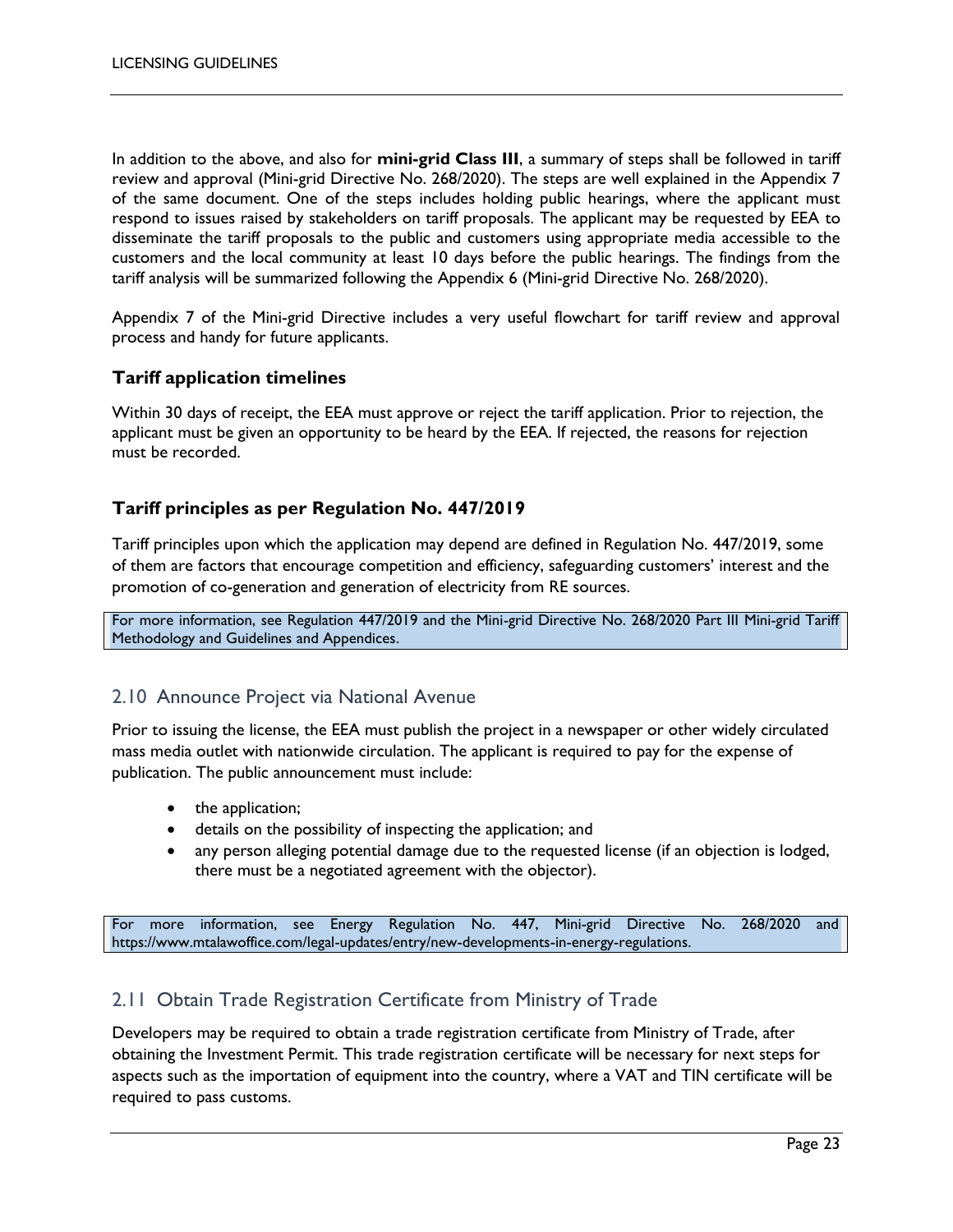#### <span id="page-23-0"></span>2.12 Obtain Permit to Construct

Prior to starting construction, the mini-grid developer should obtain an authorization from EEA to begin any works on the intended sites or locations. In addition to the documentation that the developer has submitted to the Authority, a construction plan, construction timeline (schedule) and a Health and Safety Plan needs to be submitted to EEA.

The Mini-grid Directive No. 268/2020 considers that applicants shall indicate in its Operations and Management Plan whether they intend to operate the plant themselves or engage the services of an operation and maintenance contractor. If the applicant intends to operate the plant itself, the applicant will have to provide to the Authority evidence of its capability in operating the Supply Facility in relation to the License sought. If the applicant intents to subcontract operations, the applicant shall upon request, provide the Authority with the following information:

- Commissioning of plant and equipment;
- Plant maintenance:
- Shut down support services; and
- The written testimony of at least 2 clients attesting to the fact that the proposed operations and management contractor has provided such services.

#### For more information see Mini-grid Directive No. 268/2020, Exhibit A22 and Appendix 4.

### <span id="page-23-1"></span>2.13 Apply for a License for Commercial Activities in the Electricity Supply Industry (Generation or Distribution and Sales license)

Pursuant to Proclamation No. 810/2013 and Mini-grid Directive No. 268/2020, developers must apply directly to the EEA to undergo commercial activity in the a) generation, or b) distribution and sale of electricity. **A separate license must be obtained for each commercial activity, nonetheless under the consolidated licensing process for a generation, distribution and sales license may be issued under the same application process as per clause 8 of the Mini-grid Directive No. 268/2020.** 

Applications must include a written cover letter to the License Form, directed to the Director General of the Authority. Application forms must be signed by a Principal Officer of the applicant's entity. All applicants should submit 3 copies of the following exhibits as separate attachments, clearly labeled with pages sequentially numbered: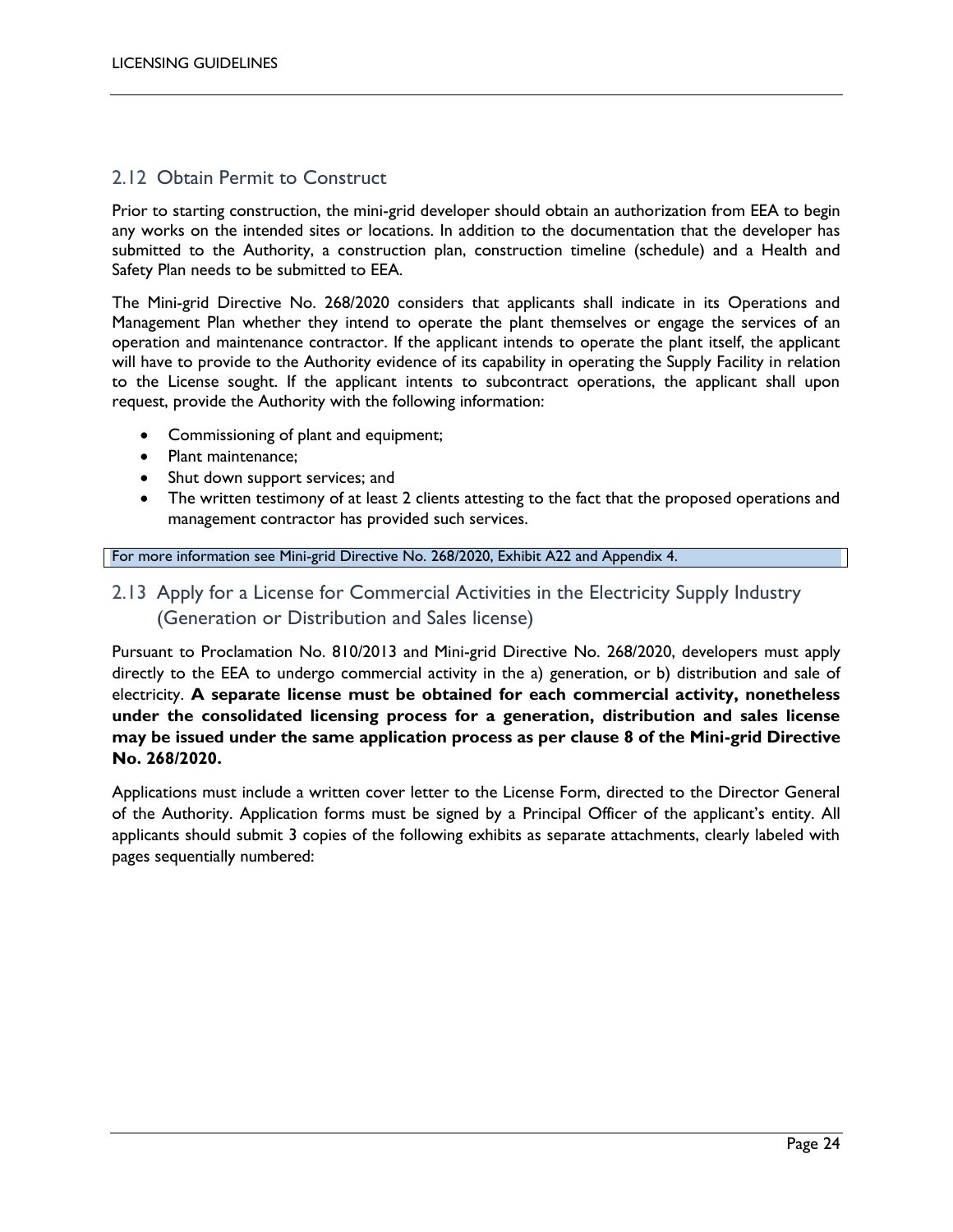| <b>Exhibit</b><br>No. In<br>Mini-<br>Grid<br><b>Directive</b><br>No.<br>268/2020 | 31 IU DII CLUVE 190. ZUU ZUZU LAHIDILS<br><b>Exhibit Requirements</b>                                                                                                                         | Class I<br>(50kW) | <b>Class II</b><br>(50kW-<br>200kW) | <b>Class III</b><br>(200kW) |
|----------------------------------------------------------------------------------|-----------------------------------------------------------------------------------------------------------------------------------------------------------------------------------------------|-------------------|-------------------------------------|-----------------------------|
| AI                                                                               | Describe scope of operation                                                                                                                                                                   |                   |                                     |                             |
| A <sub>2</sub>                                                                   | Provide evidence of registration (i.e.<br>Commercial Registration Certificate, Power of<br>Attorney)                                                                                          | П                 | $\mathsf{L}$                        | $\Box$                      |
| A <sub>3</sub>                                                                   | Provide information on principal officers,<br>directors, partners/shareholders                                                                                                                | □                 | ப                                   | □                           |
| A4                                                                               | Describe ownership and corporate structure                                                                                                                                                    |                   | Ш                                   | □                           |
| A <sub>5</sub>                                                                   | Describe cases of cross-ownership and ring-<br>fencing                                                                                                                                        |                   | $\Box$                              | $\Box$                      |
| Α6                                                                               | Disclosure of liabilities and investigations                                                                                                                                                  | П                 | П                                   | $\Box$                      |
| <b>A7</b>                                                                        | Provide financial capability information,<br>proposed financial plan and financial model                                                                                                      | $\Box$            | $\Box$                              | $\Box$                      |
| A8                                                                               | List and describe technical specification of<br>plants, equipment, and type of engineering<br>design                                                                                          | $\Box$            | □                                   | $\Box$                      |
| A9                                                                               | Provide a feasibility report                                                                                                                                                                  | □                 | Ш                                   | □                           |
| A10                                                                              | Describe proposed business plan                                                                                                                                                               | $\Box$            | $\mathsf{L}$                        | $\Box$                      |
| <b>AII</b>                                                                       | Describe organizational history and existing<br>activities                                                                                                                                    | $\Box$            | П                                   | $\Box$                      |
| AI2                                                                              | Provide information on any industry<br>participation in the electricity supply industry,<br>reasons for participating in the Ethiopian<br>electricity industry, and other relevant activities |                   |                                     | $\Box$                      |
| AI3                                                                              | Provide summary of operational experience and<br>expertise                                                                                                                                    | $\Box$            | П                                   | $\Box$                      |
| A <sub>14</sub>                                                                  | Provide details on plant technology                                                                                                                                                           | $\Box$            | $\Box$                              | П                           |
| A15                                                                              | Note any confidentiality requests on<br>information submitted for regulator to decide<br>on                                                                                                   | $\Box$            | $\Box$                              | П                           |
| A16                                                                              | Provide site analysis details and reports                                                                                                                                                     | $\Box$            | П                                   | $\mathbf{L}$                |
| AI7                                                                              | Provide evidence of a land use permit                                                                                                                                                         | $\mathsf{L}$      | $\Box$                              | $\Box$                      |
| AI8                                                                              | Provide evidence of environmental<br>authorization and an environmental plan                                                                                                                  | ΙI                | $\mathsf{L}$                        | $\Box$                      |
| A19                                                                              | Provide public health and safety plan                                                                                                                                                         | $\mathsf{L}$      | $\Box$                              | $\Box$                      |
| A20                                                                              | If applicable, provide special licenses required                                                                                                                                              | $\Box$            | $\Box$                              | $\mathcal{L}$               |

#### **Table 5. Mini-Grid Directive No. 268/ 2020 Exhibits**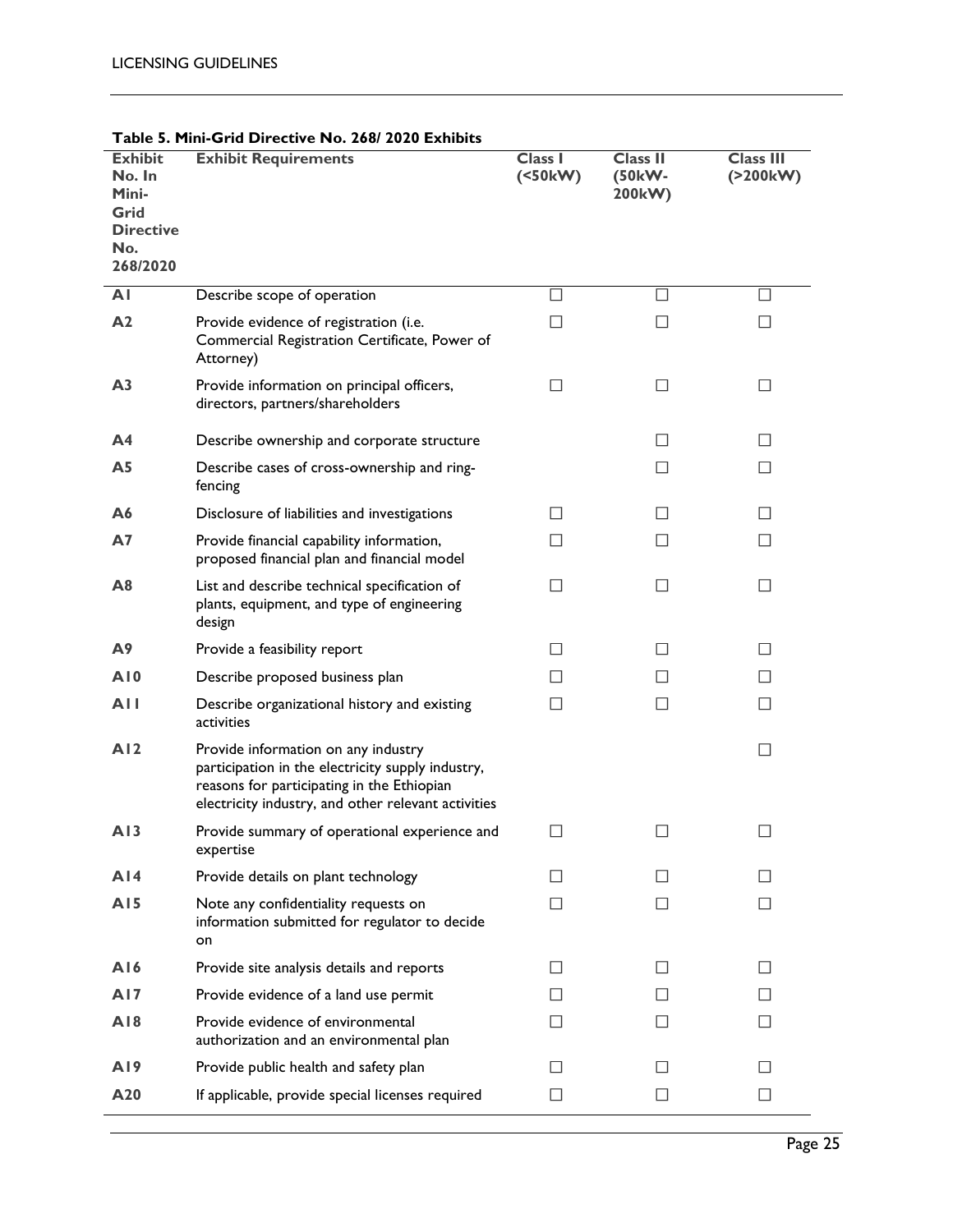| <b>Exhibit</b><br>No. In<br>Mini-<br>Grid<br><b>Directive</b><br>No.<br>268/2020 | <b>Exhibit Requirements</b>                                                                                          | <b>Class I</b><br>(50kW) | <b>Class II</b><br>(50kW-<br>200kW) | <b>Class III</b><br>(200kW) |
|----------------------------------------------------------------------------------|----------------------------------------------------------------------------------------------------------------------|--------------------------|-------------------------------------|-----------------------------|
|                                                                                  | for hydro and geothermal project (Water Use<br>License, Development Permit, Exploration and<br>Drilling Licenseetc.) |                          |                                     |                             |
| A21                                                                              | Provide detailed site layout and drawings                                                                            | П                        | $\Box$                              | П                           |
| A22                                                                              | Provide copies of all implementation agreement<br>and permits                                                        | $\overline{\phantom{a}}$ |                                     | П                           |
| A23                                                                              | Provide a detailed implementation schedule<br>with clear milestones and timelines                                    | П                        | П                                   | П                           |
| A24                                                                              | Provide detailed plant and machinery<br>specifications on engineering design and<br>equipment                        | $\mathcal{L}$            |                                     | $\Box$                      |
| A25                                                                              | Provide details on supply agreements for fuel,<br>water, and electricity during construction                         | П                        | П                                   | П                           |
|                                                                                  | Requirements for Existing Facilities or Before Commencement of Operations                                            |                          |                                     |                             |
| A26                                                                              | Provide safety and technical management plan                                                                         |                          |                                     |                             |
| A27                                                                              | Provide commissioning report and<br>decommissioning plan                                                             |                          | ΙI                                  | П                           |
| A <sub>28</sub>                                                                  | Provide as-built drawings and plant layout                                                                           | П                        | $\Box$                              | П                           |
| A29                                                                              | Summarize safety compliance on supply system<br>installations                                                        | $\Box$                   | $\Box$                              | $\Box$                      |

In addition to the above, and only for **micro-hydro above 50 kW (mini-grid Class II and III)**, the developers will need a development License or consent to be issued by the Ministry of Water Irrigation and Energy.

| Generation Applications and Distribution and Sales Applications should include the following: |
|-----------------------------------------------------------------------------------------------|
|-----------------------------------------------------------------------------------------------|

| <b>Generation Applications</b> |                                                                                                                         |           | <b>Distribution and Sales Applications</b>                                                            |  |  |
|--------------------------------|-------------------------------------------------------------------------------------------------------------------------|-----------|-------------------------------------------------------------------------------------------------------|--|--|
|                                | Generating Plant Technology and Description<br>Electricity source                                                       |           | Agreements and permits granting<br>rights of way                                                      |  |  |
|                                | Map of the project site<br>Local generation capacity of the project in measured units                                   |           | The applicable permits relating to<br>railroads and highways                                          |  |  |
|                                | The distribution grid or supply network details to which it<br>shall be connected or whether it operates on an off-grid | $\bullet$ | Agreement for the common use of<br>facilities where necessary<br>Model transmission service agreement |  |  |
|                                | basis<br>Proposed license term (up to 20 years)                                                                         |           | including terms for wheeling electrical<br>power                                                      |  |  |
|                                | Prior to commissioning, the following should be fulfilled:<br>approved power purchase agreement where<br>$\circ$        |           | Route map and operation area of the<br>distribution network                                           |  |  |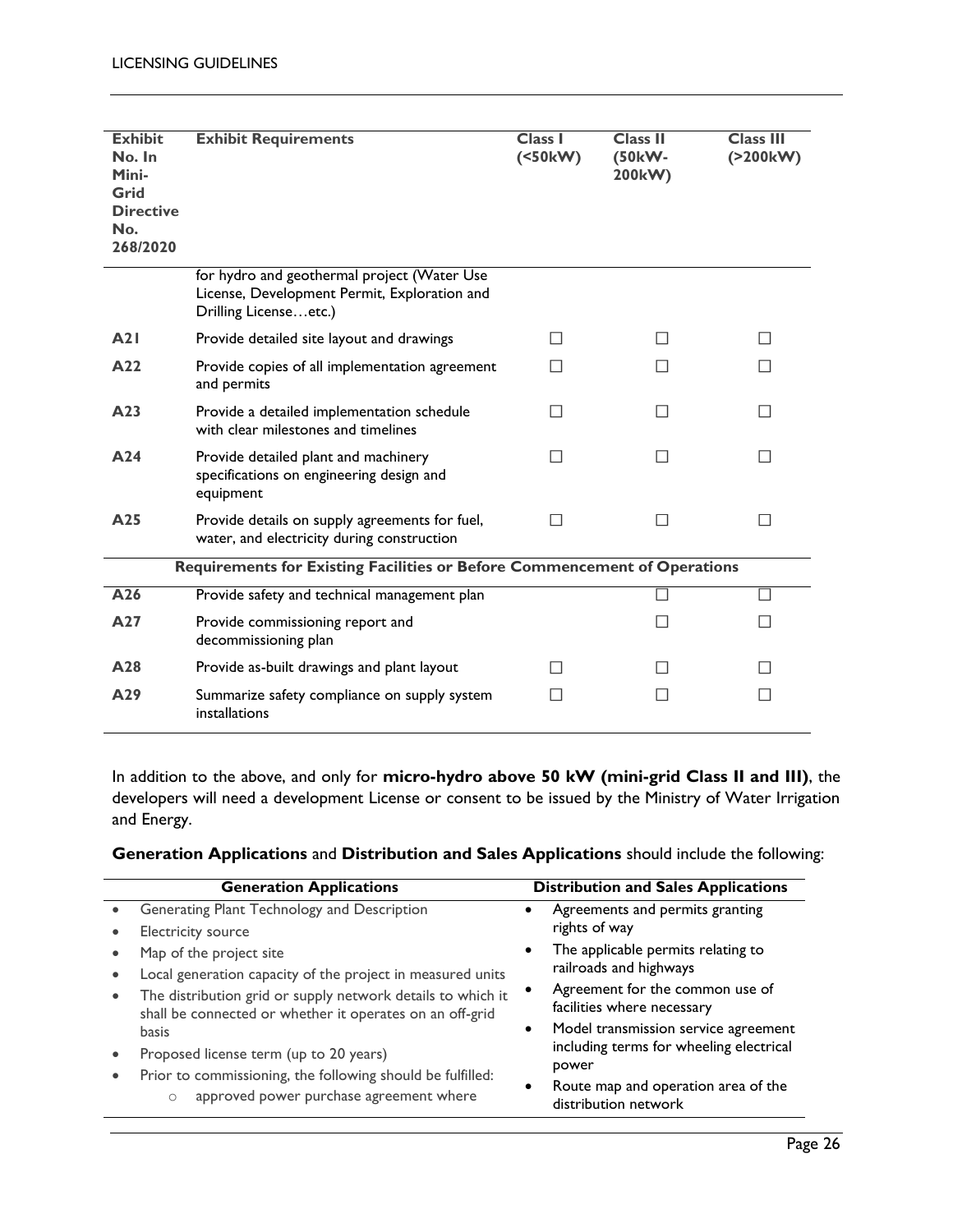|                     | <b>Generation Applications</b>                             | <b>Distribution and Sales Applications</b>                                             |  |  |
|---------------------|------------------------------------------------------------|----------------------------------------------------------------------------------------|--|--|
|                     | appropriate                                                | Exact limit of the distribution network                                                |  |  |
| $\circlearrowright$ | where applicable, project finance agreement                | The transmission network to which it                                                   |  |  |
| $\circ$             | environmental impact assessment clearance<br>certification | may be connected or the source of<br>electricity                                       |  |  |
|                     | trade registration certificate<br>$\circ$                  | Power purchase agreement as<br>$\bullet$                                               |  |  |
| $\circ$             | taxpayers' identification number                           | appropriate                                                                            |  |  |
| $\circ$             | land use permit                                            | Environmental impact assessment<br>$\bullet$                                           |  |  |
| $\circ$             | water use permit                                           | Proposed license term<br>٠                                                             |  |  |
| $\circ$             | construction permit                                        | Distribution service agreement as<br>$\bullet$<br>applicable (under grid encroachment) |  |  |

For more information, please see Mini-Grid Directive No. 268/2020, Exhibits A1-29.

#### <span id="page-26-0"></span>2.14 Import Equipment and Install Infrastructure

There are a series of requirements for both imports and installations in Ethiopia. The Ethiopian Standards Agency oversees labeling and marking requirements. The Ministry of Trade has the power to limit or restrict imports of commercial goods that do not follow a formal bank payment mechanism. Recent experience in Ethiopia indicates that customs clearance times have decreased over the years and currently vary between 14 and 21 days. Import and installation requirements are summarized in the table below.

| <b>Import Requirements (for foreign</b><br>importers) |                                                                                  |           | <b>Installation Requirements</b>                                                                              |  |  |
|-------------------------------------------------------|----------------------------------------------------------------------------------|-----------|---------------------------------------------------------------------------------------------------------------|--|--|
|                                                       | <b>Agency agreement</b><br><b>Bank permit</b>                                    | $\bullet$ | Conductors: Uninsulated, and insulated aluminum alloy<br>conductors can be used.                              |  |  |
|                                                       | Bill of lading or airway bill                                                    |           | <b>Solar PV-specific requirements:</b>                                                                        |  |  |
| ٠                                                     | <b>Certificate of origin</b>                                                     |           | Equipment should be certified to quality and<br>$\circ$                                                       |  |  |
|                                                       | <b>Commercial invoices</b>                                                       |           | performance assurance standards by a well-known,<br>internationally recognized certified laboratory such      |  |  |
|                                                       | <b>Customs import declaration</b>                                                |           | as DNV, TÜV or similar.                                                                                       |  |  |
|                                                       | Foreign exchange<br>authorization                                                |           | Solar modules must have a permanent label (legible<br>$\Omega$<br>for 20 years) on the back-sheet stating the |  |  |
|                                                       | <b>Import license</b>                                                            |           | following information:                                                                                        |  |  |
|                                                       | Insurance certificate                                                            |           | Manufacturer's name                                                                                           |  |  |
|                                                       | <b>Packing list</b>                                                              |           | Country of origin                                                                                             |  |  |
|                                                       | <b>Tax identification number</b><br>(TIN) certificate                            |           | Type and model number<br>Serial number                                                                        |  |  |
|                                                       | Pre shipment inspection clean<br>report of findings                              |           | Watts peak                                                                                                    |  |  |
|                                                       | <b>Transit document</b>                                                          |           | The frame must be rigid enough to protect from<br>$\Omega$<br>transport across rough terrain.                 |  |  |
|                                                       | Value added tax (VAT)                                                            |           | Must include lightning surge protection.<br>$\circ$                                                           |  |  |
|                                                       | <b>Certificate</b>                                                               |           | Cables should be twin core and color-coded.<br>$\Omega$                                                       |  |  |
|                                                       | Health and Safety as per the general electrical works<br>safety code of Ethiopia |           |                                                                                                               |  |  |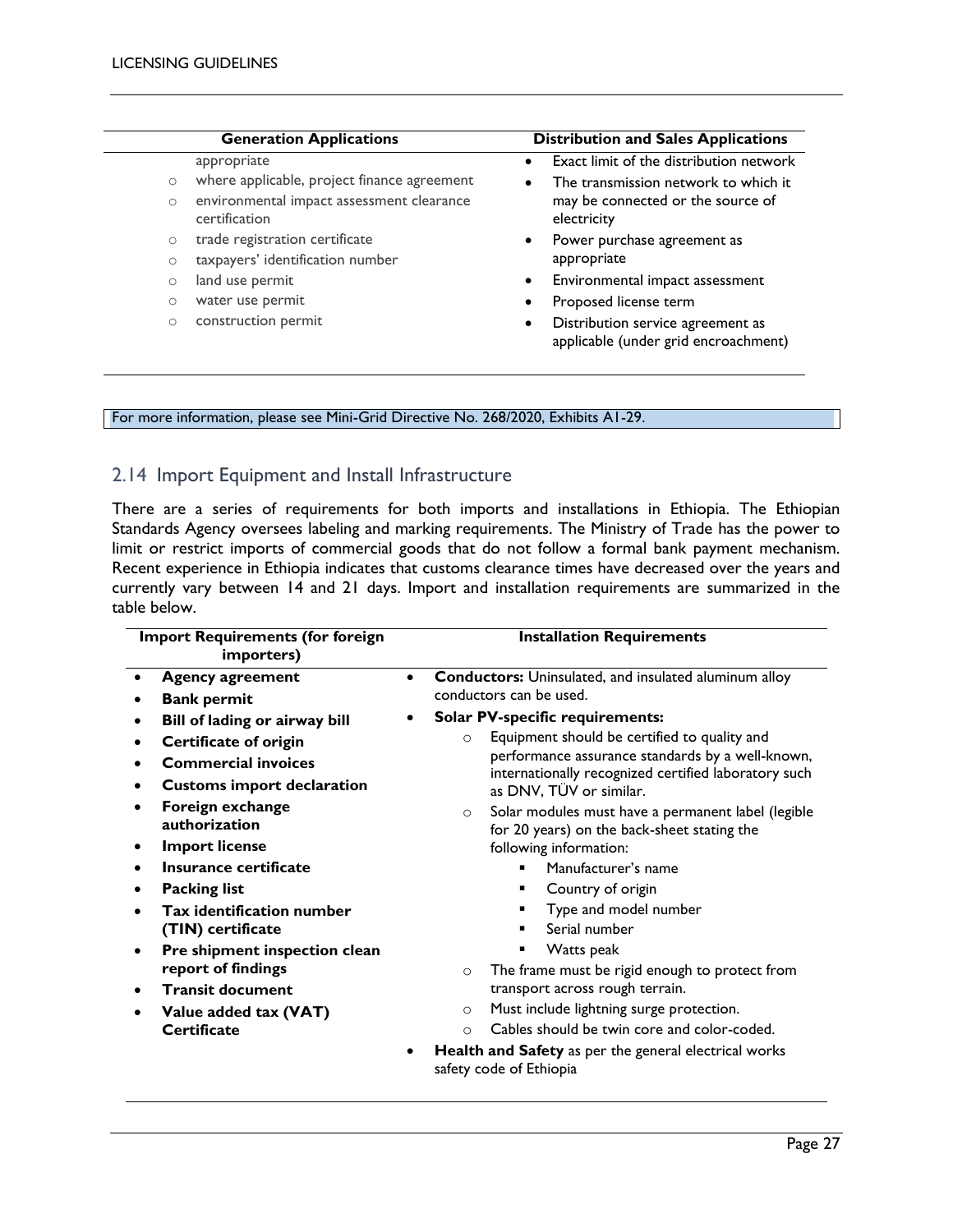For more information, see: [https://www.trade.gov/knowledge-product/ethiopia-import-requirements-and](https://www.trade.gov/knowledge-product/ethiopia-import-requirements-and-documentation)[documentation.](https://www.trade.gov/knowledge-product/ethiopia-import-requirements-and-documentation)

#### <span id="page-27-0"></span>2.15 Other Requirements

In addition to all previous requirements, this chapter includes some additional relevant requirements that need to be taken into consideration by the applicants.

The Mini-grid Directive No. 268/2020 considers that the Authority may, where it deems it necessary, demand from an applicant a Corporate Social Responsibility Plan.

In addition to the above, and where the Authority deems it necessary for the performance of the obligations under the License, or upon the advice of a relevant Government Agency, the Authority may demand Performance Guarantee from an applicant.

Applicants will have to issue a fee payment defined by the Energy Regulation and attached in Appendix 5 of the Mini-grid Directive.

For the sale or the transfer of mini-grid assets, the Mini-grid Directive covers some important considerations, including conditions and limitation to it and possible tariff review.

Finally, the Mini-grid Directive includes further detailed in the case of customer and operator rights in the event of mini grid encroachment by the Grid. Additionally, this document also considers the procedure for computation of compensation in the event of off grid/mini grid encroached by the grid.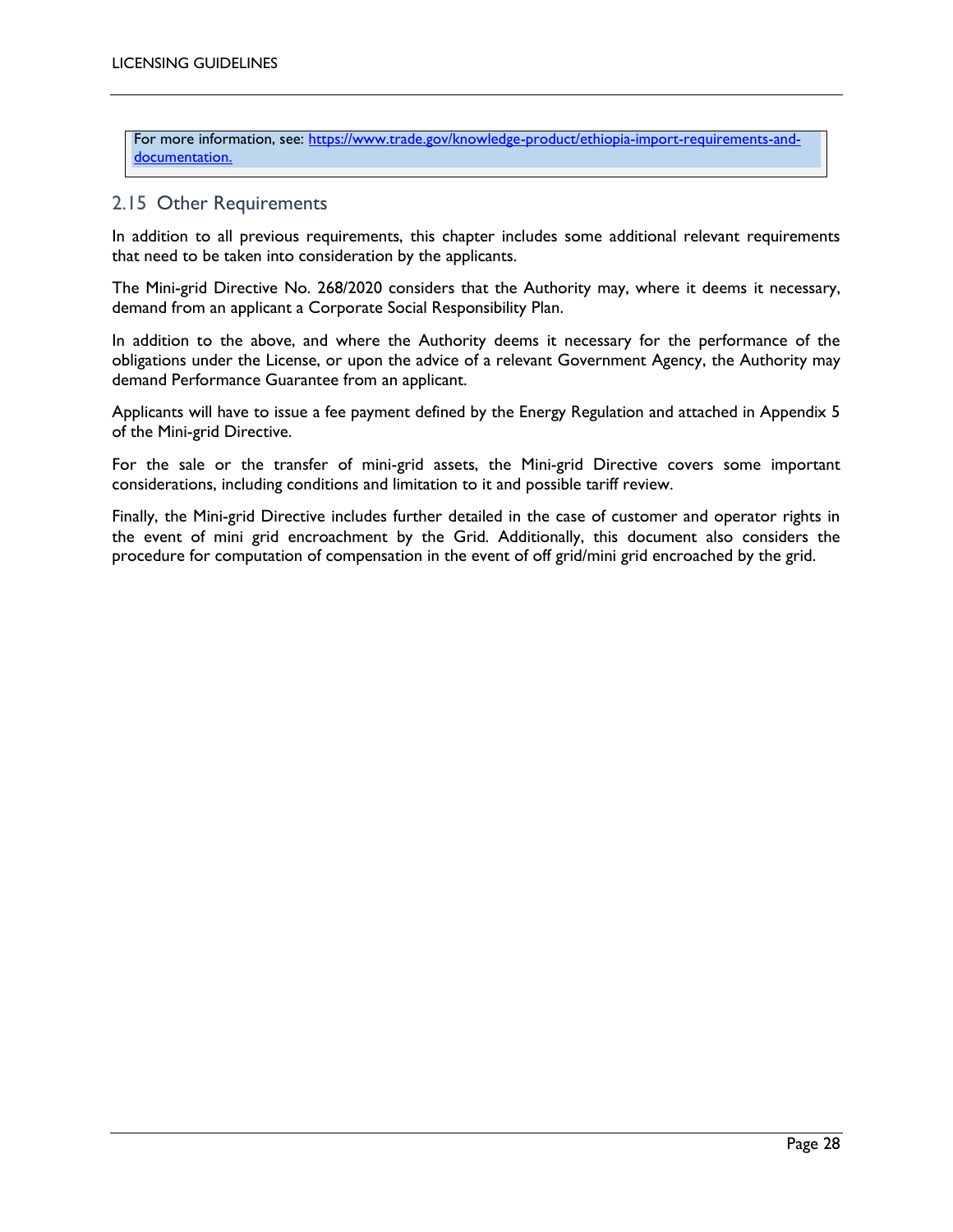## <span id="page-28-0"></span>**3 Steps After Having Obtained the License**

Energy Regulation 447/2019 defines the rights, obligations, license renewal process and license resale. Any licensee has the following rights and obligations:

|  | rable 6. Summary or hights and Obligations Granted by Litense                                                                                                       |           |                                                                                                                                                                                                                                                        |  |  |  |
|--|---------------------------------------------------------------------------------------------------------------------------------------------------------------------|-----------|--------------------------------------------------------------------------------------------------------------------------------------------------------------------------------------------------------------------------------------------------------|--|--|--|
|  | <b>Rights</b>                                                                                                                                                       |           | <b>Obligations</b>                                                                                                                                                                                                                                     |  |  |  |
|  | Seek approval of investments on its<br>own discretion.                                                                                                              | $\bullet$ | Carry out electricity supply operations in accordance with the<br>provisions of the Proclamation                                                                                                                                                       |  |  |  |
|  | Collect revenues in accordance with<br>approved tariffs                                                                                                             | $\bullet$ | Fulfil facilities in accordance with the Grid Code and other<br>related procedures to be issued by the Authority (EEA)                                                                                                                                 |  |  |  |
|  | Enter the premises of the customer<br>to undertake electricity supply                                                                                               | ٠         | Keep all employment, financial, commercial and other records<br>as well as records of electricity operations for at least 10 years                                                                                                                     |  |  |  |
|  | operations<br>Disconnect electricity service of<br>customers in accordance with<br>Article 12 of the Proclamation<br>Examine electric installations of<br>customers | $\bullet$ | Submit plans, information and reports as determined in the<br>447/2019 Regulation                                                                                                                                                                      |  |  |  |
|  |                                                                                                                                                                     | ٠         | Submit construction plan and report                                                                                                                                                                                                                    |  |  |  |
|  |                                                                                                                                                                     | $\bullet$ | Submit evidence to the Authority that if has introduced                                                                                                                                                                                                |  |  |  |
|  |                                                                                                                                                                     |           | appropriate policies, procedures and management systems for<br>the efficient commercial operation of its business                                                                                                                                      |  |  |  |
|  |                                                                                                                                                                     | $\bullet$ | Take appropriate measures in order to protect human life,<br>property, the environment and natural resources                                                                                                                                           |  |  |  |
|  |                                                                                                                                                                     | $\bullet$ | Not exploit its monopoly position                                                                                                                                                                                                                      |  |  |  |
|  |                                                                                                                                                                     | ٠         | Seek prior approval from the Authority for all investments that<br>exceed a value to the equivalent of 10% of the regulated asset<br>(unless otherwise agreed to in a power purchase or other<br>agreement approved of or acceded to by the Authority) |  |  |  |
|  |                                                                                                                                                                     | ٠         | Provide appropriate training for its employees                                                                                                                                                                                                         |  |  |  |
|  |                                                                                                                                                                     | ٠         | Collect revenue in accordance with the power purchase<br>agreement and approved tariffs                                                                                                                                                                |  |  |  |
|  |                                                                                                                                                                     | ٠         | Comply with all notices issued by the Authority                                                                                                                                                                                                        |  |  |  |
|  |                                                                                                                                                                     |           | Surrender any revoked license to the Authority within one<br>month                                                                                                                                                                                     |  |  |  |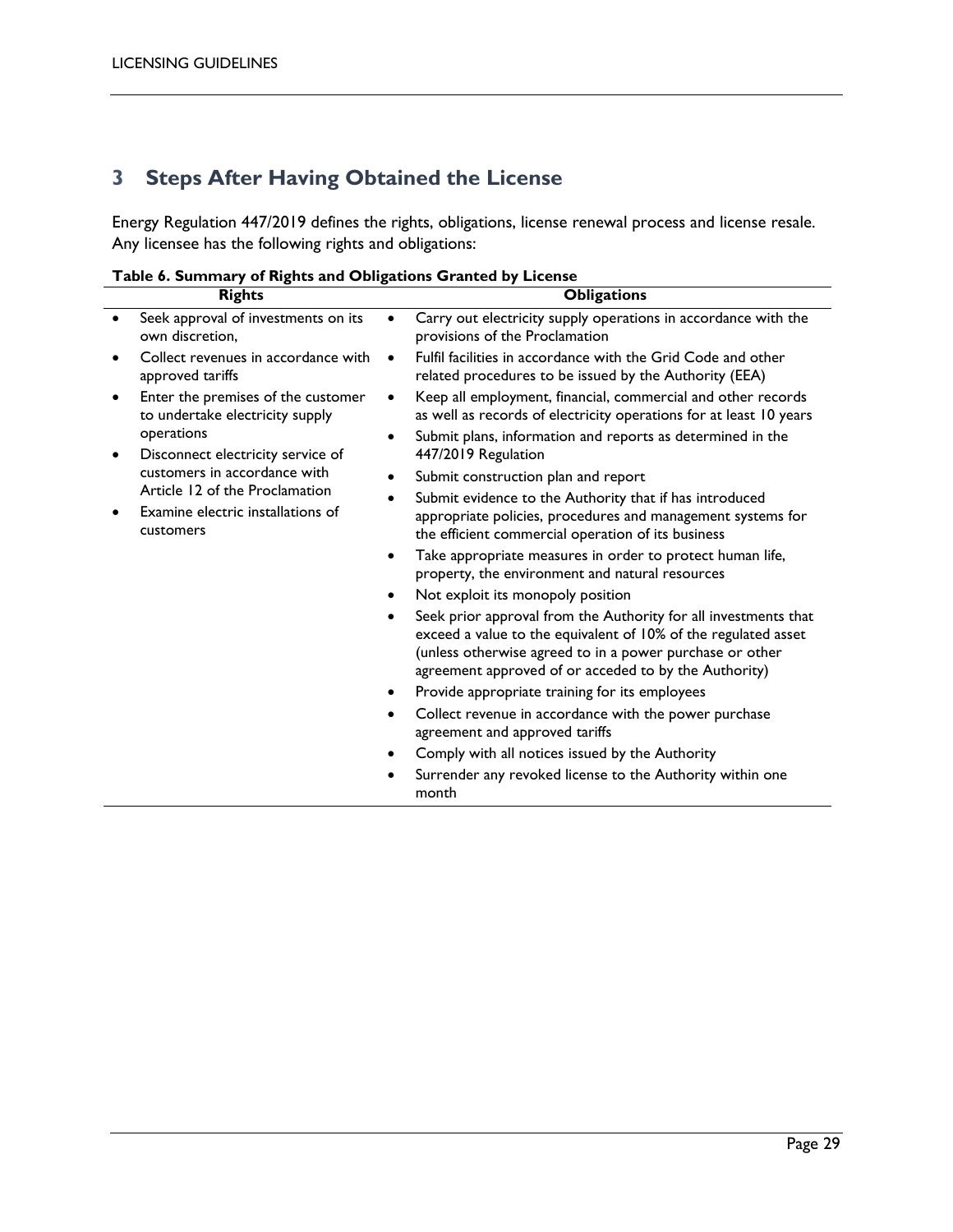## <span id="page-29-0"></span>**Annex A. Summary of License Fees**

**Table A-1. Fees for Issuance of Electricity Operation Licenses (per** *Mini-grid Directive No. 268/2020, Appendix 5***)**

| No.            | <b>Title</b>                                    | <b>Service Type</b>                                                                         | <b>Service Fee</b><br><b>Amount in Birr</b> |
|----------------|-------------------------------------------------|---------------------------------------------------------------------------------------------|---------------------------------------------|
| L              | <b>Electricity Sector</b><br>Regulatory Service |                                                                                             | 0.117 per MWH<br>sold energy per<br>year    |
| $\overline{2}$ | Electricity<br><b>Operation License</b><br>Fee  | 19. Generation/transmission/distribution and sales License<br>application                   | 496                                         |
|                |                                                 | 20. Generation/transmission/distribution and sales License<br>issuance                      | $\overline{\phantom{a}}$                    |
|                |                                                 | 21. Up to 10 MW                                                                             | 2500                                        |
|                |                                                 | 24. Above 10 MW                                                                             | 6883                                        |
|                |                                                 | 23. Generation/transmission/distribution and sales License<br>renewal, upgrade and transfer |                                             |
|                |                                                 | Up to 10 MW                                                                                 | 1668                                        |
|                |                                                 | Above 10 MW                                                                                 | 4595                                        |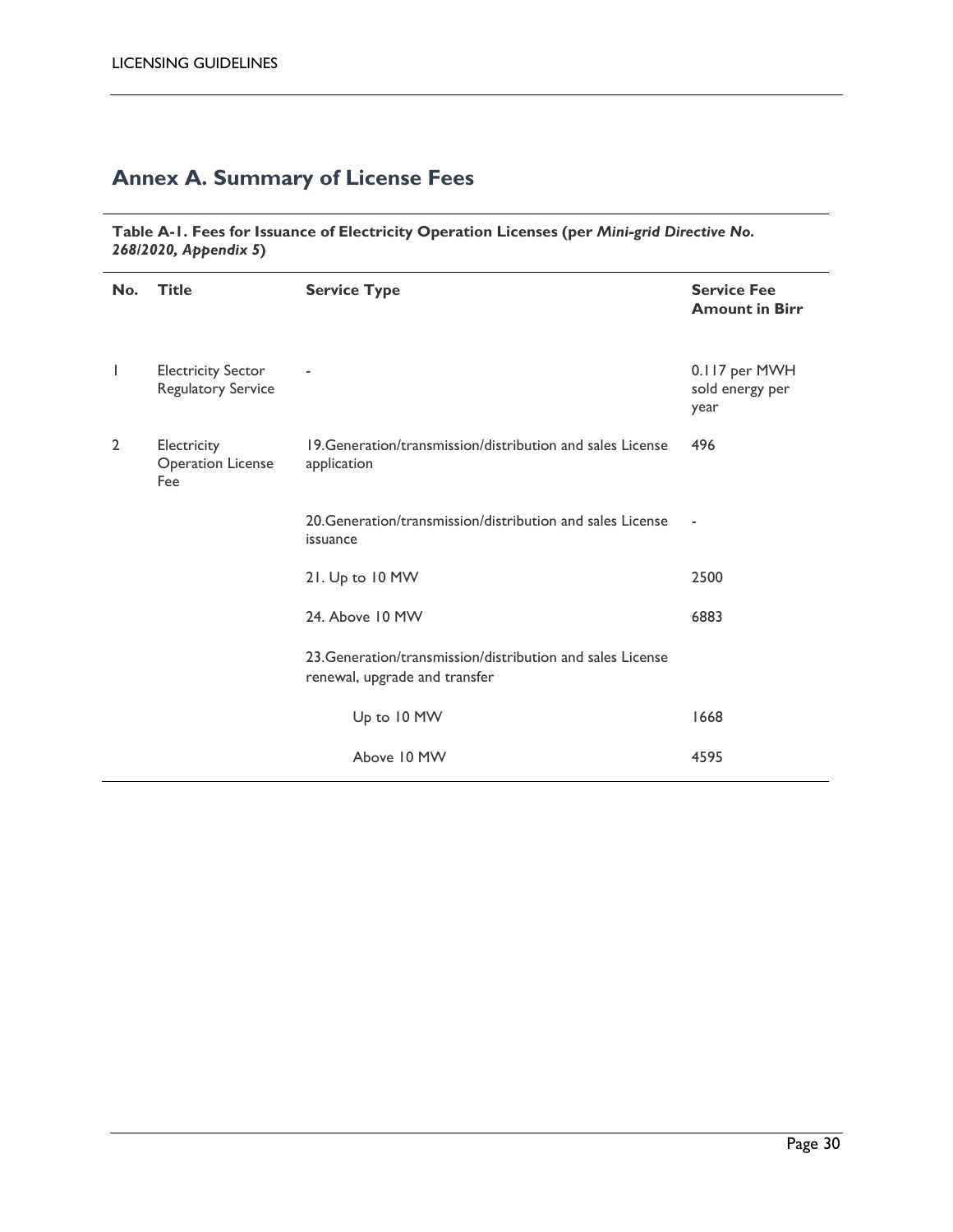### <span id="page-30-0"></span>**Annex B. Captive Power Generation**

#### **3.1 Introduction**

As EEA continues to develop its regulatory approach towards off-grid systems, it has requested to better understand how other jurisdictions license captive power generation, which typically falls under the category of grid-connected RE power plants.

The purpose of this annex is to provide an example of a light-handed approach to licensing captive power generation and uses the jurisdiction of Kenya to do so. This annex complements EEA's ongoing work on the 2021 draft "Directive for the submission of information to EEA by the non-commercial captive power suppliers".

#### **3.2 What is Captive Power?**

Captive power refers to power generation infrastructure that supply power mainly or entirely to one or a limited number of commercial and industrial (C&I) customers rather than a utility.<sup>13</sup> his is often has been a viable and economically attractive option in emerging economies near specific locations that have high power requirements, such as mines, industrial processing facilities, or shopping centers. If the grid is unable to provide stable power to meet the needs of the facilities (i.e., it is an unreliable or weak grid), there may be commercial incentives to develop a captive power plant to provide reliable power. More recently with the decrease in cost of solar power installations, rooftop solar have become the most common form of captive power implementations.<sup>14</sup>

#### **3.3 RE Captive Power licensing requirements**

The project cycle of a captive power plant usually involves the following licensing requirements:

 $\rightarrow$  EPC and installation requirements

During the Engineering, Procurement, and Construction (EPC) phase, the developer may need to import specific equipment, machinery, and/or supplies and require an equipment import license. In addition, some countries may require an installation license to certify that the personnel assembling the equipment has demonstrated technical expertise and understands safety procedures they need to comply with.

#### $\rightarrow$  FSIA

An Environmental and Social Impact Assessment (ESIA) may be required if the captive power plant is not a rooftop-based project like solar PV and may have land use and broader community impacts due to its

 $\overline{a}$ <sup>13</sup> "Captive power generation – an Africa guide", *Norton Rose Fulbright,* accessed January 19, 2021. [https://www.insideafricalaw.com/publications/captive-power-generation.](https://www.insideafricalaw.com/publications/captive-power-generation) 

<sup>&</sup>lt;sup>14</sup> "A Project Developers' Guide to Utiliate-scale Solar Photovoltaic Power Plants", IFC, pp. 13, accessed February 8, 2021. [https://www.ifc.org/wps/wcm/connect/a1b3dbd3-983e-4ee3-a67b](https://www.ifc.org/wps/wcm/connect/a1b3dbd3-983e-4ee3-a67b-cdc29ef900cb/IFC+Solar+Report_Web+_08+05.pdf?MOD=AJPERES&CVID=kZePDPG)[cdc29ef900cb/IFC+Solar+Report\\_Web+\\_08+05.pdf?MOD=AJPERES&CVID=kZePDPG](https://www.ifc.org/wps/wcm/connect/a1b3dbd3-983e-4ee3-a67b-cdc29ef900cb/IFC+Solar+Report_Web+_08+05.pdf?MOD=AJPERES&CVID=kZePDPG)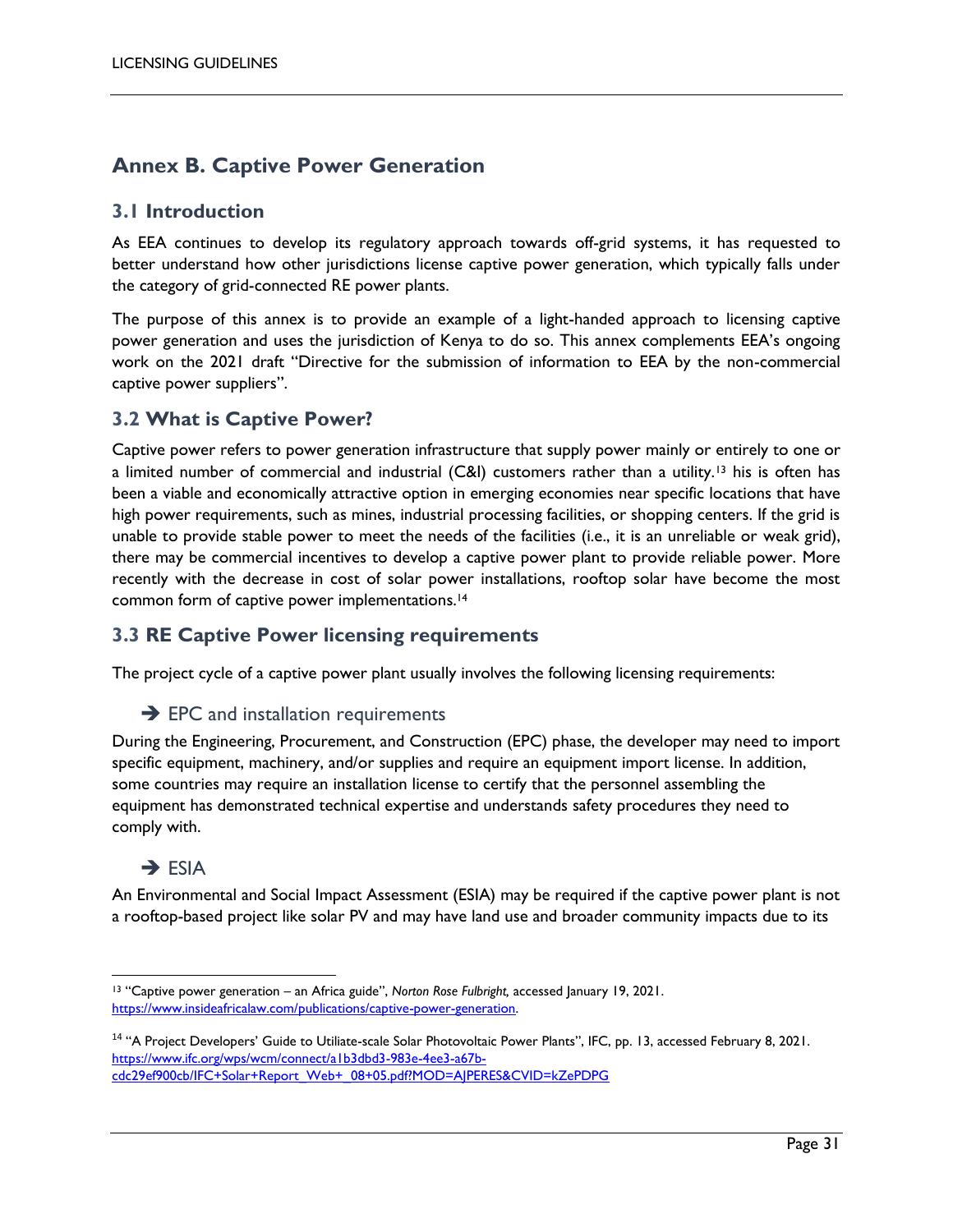operations. Some countries like Kenya, allow an ESIA exemption if the captive power plant relies on rooftops for generation.

#### $\rightarrow$  Generation license

If a captive power plant is not connected to the grid or if it is exclusively for self-consumption and the energy is not to be further distributed, it might be exempt from licensing requirement or it may only require a generation license/registration depending on the regulatory approach. Kenya adopts a simplified regulatory approach to captive plants, where plants with less than 1MW of installed capacity and 100% self-consumption do not require any licensing or regulatory approval.<sup>15</sup>

#### $\rightarrow$  Distribution and sales license

A distribution and sales license may be required if captive supplier also operates distribution lines to service third party off-takers (not 100% self-consumption). In this case, the developer will need to follow procedures for pursuing a distribution and sales license depending on system size.

#### **3.4 General requirements**

#### $\rightarrow$  General electric works licenses applicable in Ethiopia

As with any other energy infrastructure projects, a captive power project will need to comply with, apply and obtain a construction permit or authority form the relevant National Construction Authority. Additionally, the relevant electric work licenses and certifications are required.

#### $\rightarrow$  General business licenses applicable in Ethiopia

In the current draft directive, EEA has the ability to inquire about proof of competency, including by determining the capability of an applicant to be an operator and considering the competency of an operation and management contractor. However, given that this directive is newly developed and only in draft form, projects should solicit and comply with the most recent guidance provided by the EEA.

 $\overline{a}$ <sup>15</sup> "Clean Captive Installations in sub-Sahara Africa", *Frankfurt School- United Nations Environment Programme Collaborating Centre,*  pg. 7, accessed January 19, 2021. [https://www.captiverenewables-africa.org/wp](https://www.captiverenewables-africa.org/wp-content/uploads/2019/12/CCI_Kenya_Final_watermarked.pdf)[content/uploads/2019/12/CCI\\_Kenya\\_Final\\_watermarked.pdf](https://www.captiverenewables-africa.org/wp-content/uploads/2019/12/CCI_Kenya_Final_watermarked.pdf)